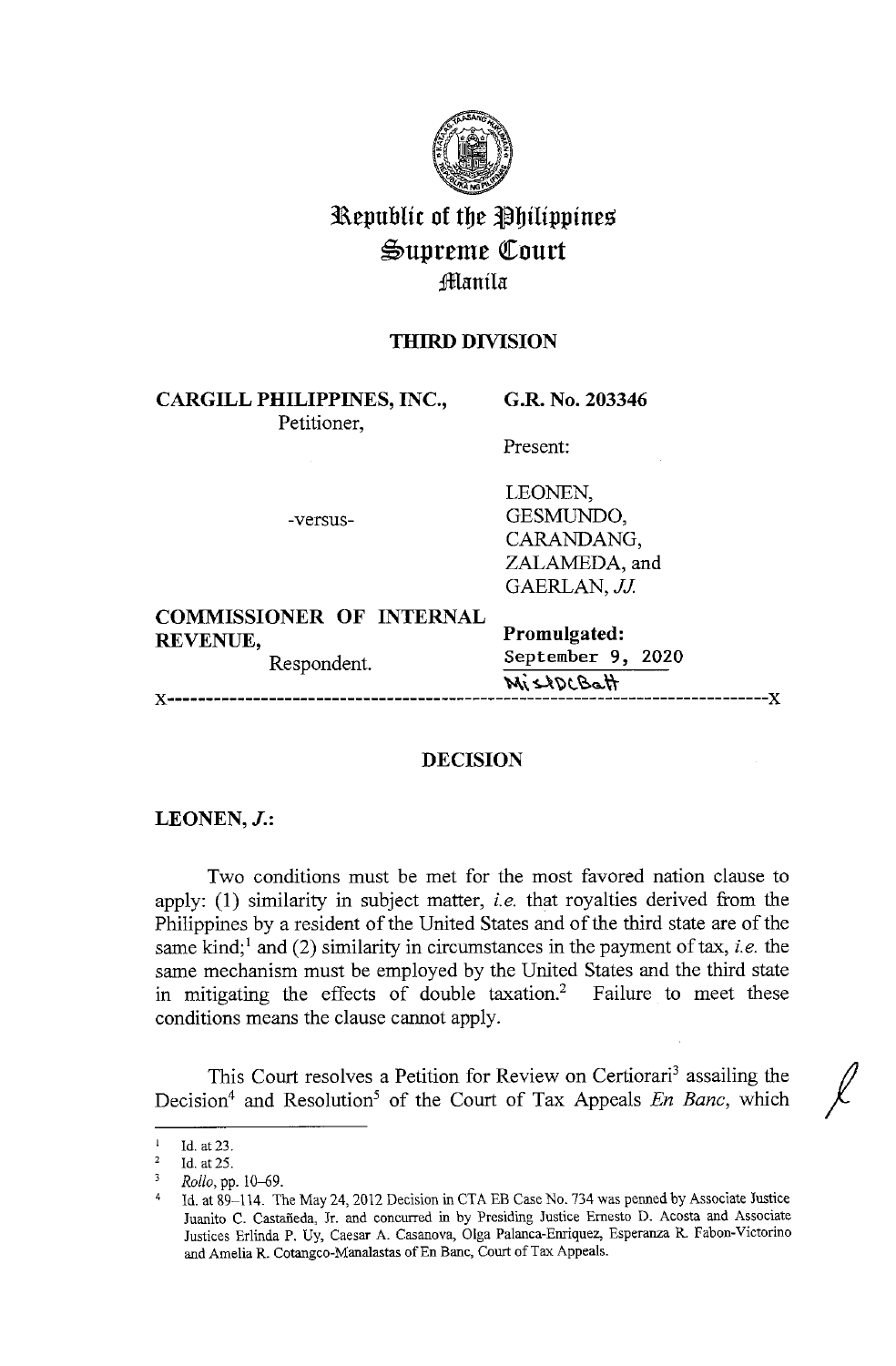*I* 

denied Cargill Philippines, Inc.'s (Cargill) claim for refund or tax credit worth **P**8,771,270.71, supposedly representing the erroneously paid withholding taxes on royalties from June 1, 2005 to April 30, 2007. The Court of Tax Appeals *En Banc* upheld the First Division's Decision<sup>6</sup> and Resolution,7 holding that **BIR** Ruling No. DA-ITAD 60-07 is not binding because the RP-Czech and RP-US tax treaties do not grant similar tax reliefs on royalty payments in violation of the most favored nation clause.

Cargill is a domestic corporation primarily engaged in trading commodities such as copra products, soybeans, and wheat, and in the manufacturing of animal feeds and coconut oil.<sup>8</sup>

On June **1,** 2002, Cargill entered into an Intellectual Property License Agreement with United States company CAN Technologies, Inc.<sup>9</sup> (CAN Technologies). The Agreement granted Cargill a "non-exclusive, royaltybearing, and non-transferable license" to use CAN Technologies' patent, technology, and copyrights "to produce, market, distribute, sell, use and supply animal feeds in the Philippines."<sup>10</sup> In turn, Cargill would pay CAN Technologies a royalty fee equivalent to 1.25% of its net sales and 5.25% of its consulting revenues.<sup>11</sup>

From June 1, 2005 to April 2007, Cargill allegedly paid CAN Technologies Pl 75,425,414.12 as royalties, less withholding final taxes at the rate of 15%, or  $\overline{P}26,313,812.10$ .<sup>12</sup>

On December 21, 2005, Cargill wrote the Bureau of Internal Revenue, requesting confirmation that the royalties it had paid CAN Technologies were subject to the preferential tax rate of 10% in accordance with the "most favored nation" clause of the RP-US Tax Treaty, in relation to the RP-Bahrain Tax Treaty.<sup>13</sup>

Id. at 76-87. The August 30, 2012 Resolution in CTA EB No. 734 was penned by Associate Justice Juanito C. Castaneda, Jr. and concurred in by Presiding Justice Ernesto D. Acosta and Associate Justices Lovell R. Bautista, Erlinda P. Uy, Caesar A. Casanova, Olga Palanca-Enriquez, Esperanza R. Fabon-Victorino, Cielito N. Mindaro-Grulla and Amelia R. Cotangco-Manalastas of En Banc, Court of Tax Appeals, Quezon City.

<sup>6</sup>  Id. at 116-132. The September 6, 2010 Decision in CTA Case No. 7656 was penned by Associate Justice Erlinda P. Uy and concurred in by Presiding Justice Ernesto D. Acosta and Associate Justice Esperanza R. Pabon-Victorino of the First Division, Court of Tax Appeals, Quezon City.

<sup>7</sup>  Id. at 134-143. The February 15, 2011 Resolution in CTA Case No. 7656 was penned by Associate Justice Erlinda P. Uy and concurred in by Presiding Justice Ernesto D. Acosta of the First Division, Court of Tax Appeals, Quezon City.

 $\mathbf{s}$ Id. at 14.

 $\mathbf{9}$ The company was formerly known as AGX Services, Inc.

<sup>&</sup>lt;sup>10</sup> Id. at  $15-16$ .<br>
<sup>11</sup> Id. at 16.<br>
<sup>12</sup> Id.

 $\mathbf{I}$ d.

<sup>&</sup>lt;sup>13</sup> Id. at 118. See Convention Between the Government of the Republic of the Philippines and the State of Bahrain for the Avoidance of Double Taxation and the Prevention of Fiscal Evasion with Respect to Taxes on Income and on Capital (2001), available at <https://www.bir.gov.ph/images/bir\_files/international\_tax\_affairs/Bahrain%20treaty.pdf> (last accessed on September 15, 2020).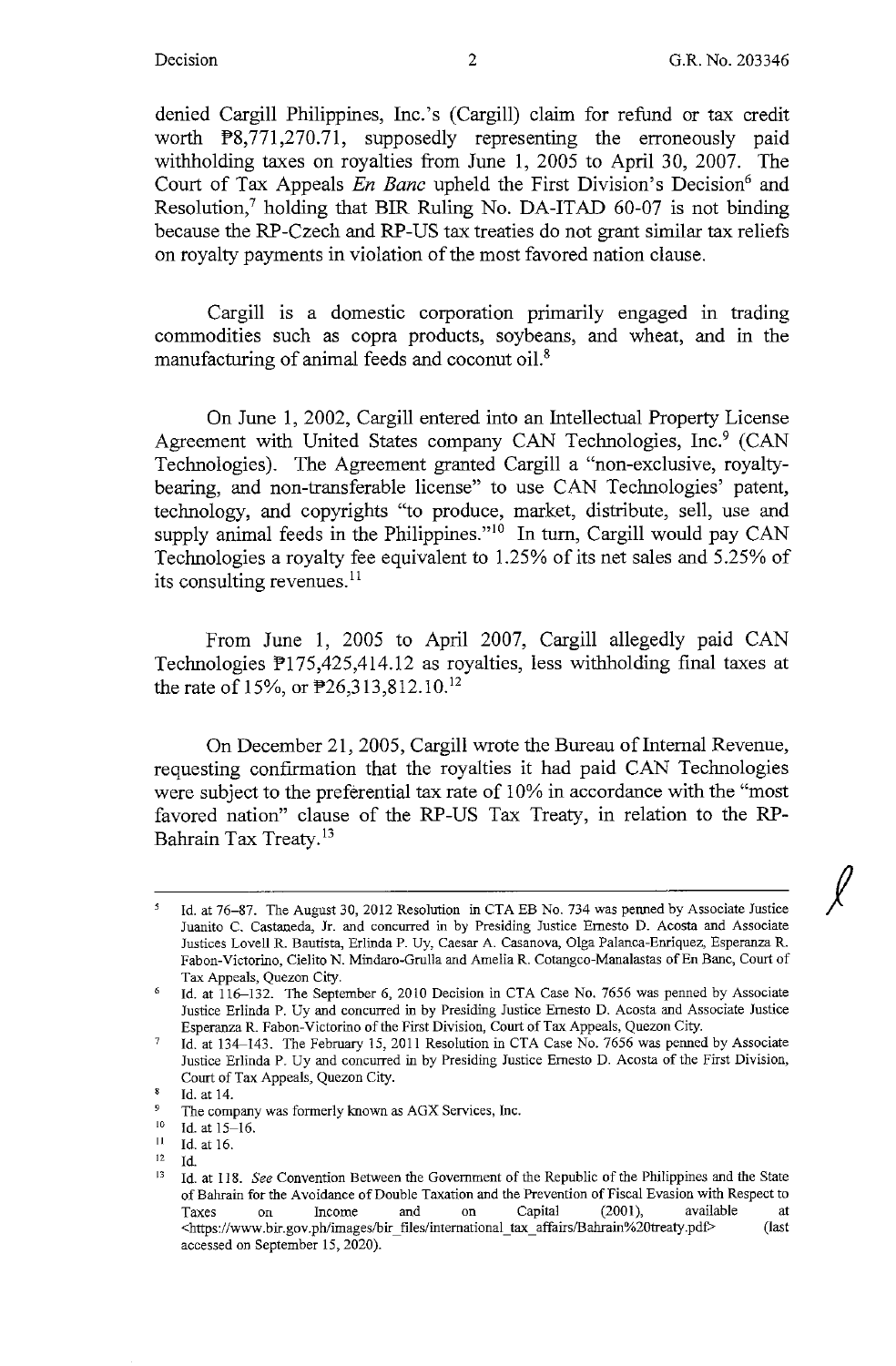In reply, the Bureau of Internal Revenue issued BIR Ruling No. DA-ITAD 60-07 on May 11, 2007, confirming that a 10% tax rate may be applied to the royalties Cargill had paid CAN Technologies since January 1, 2004. It did clarify that this was not due to the RP-Bahrain Tax Treaty, which was inapplicable, but Article  $12^{14}$  of the RP-Czech Tax Treaty, in relation to Article  $13^{15}$  of the RP-US Tax Treaty.<sup>16</sup>

Thus, on July 10, 2007, Cargill filed on behalf of CAN Technologies a claim for refund of  $\mathbb{P}8,771,270.71$ , which it alleged to be the overpaid withholding tax on royalty payments. On the same date, Cargill also filed a Petition before the Court of Tax Appeals, though later submitted an amended Petition. <sup>17</sup>

**On September 6, 2010,** the **Court of Tax Appeals** First **Division dismissed<sup>18</sup>the** Petition for insufficiency **of evidence.** It **held that Cargill failed to show** that **the taxes imposed** on **royalties in the RP-US and RP-Czech tax treaties were "paid under similar circumstances" or that the tax reliefs granted to** United **States residents under** the **RP-US Tax Treaty, with respect** to **taxes imposable upon royalties earned from sources** within the Philippines, **were similar to** those **allowed** to **Czech residents under the RP-Czech Tax Treaty. <sup>19</sup>**

### Article 12

### Royalties

- 1) Royalties arising in a Contracting State and paid to a resident of the other Contracting State may be taxed in that other State.
- 2) However, the royalties may also be taxed in the Contracting State in which they arise and according to the laws of that State, but if the beneficial owner of the royalties is a resident of the other Contracting State, the tax so charged shall not exceed:

a. 10 per cent of the gross amount of the royalties arising from the use of, or the rigbt to use, any copyright of literary, artistic or scientific work, other than that mentioned in sub-paragraph (b), any **patent, trademark, design or model, plan, secret formula or process, or from the use of, or the right to use, industrial, commercial or scientific equipment, or for information concerning industrial, commercial or scientific experience;** 

The competent authorities of the Contracting States shall by mutual agreement settle the mode of **application of these limitations.** 

Convention Between the Government of the Republic of the Philippines and the Government of the United States of America with Respect to Taxes on Income (1976), art. 13 provides:

#### Article 13 Royalties

- I) Royalties derived by a resident of one of the Contracting State from sources within the other Contracting State may be taxed by both Contracting States.
- 2) However, the tax imposed by that Contracting State shall not exceed -
- a. In the case of the United States, 15% of the gross amount of the royalties, and
- b. In the case of the Philippines, the least of:
- i. 25 per cent of the gross amount of the royalties;
- ii. 15 per cent of the gross amount of the royalties, where the royalties are paid by a corporation registered with the Philippine Board of Investments and engaged in preferred areas of activities; and
- iii. The lowest rate of Philippine tax that may be imposed on royalties of the same kind paid under *similar circumstances to a resident of a third State.* (Emphasis supplied) Id. at 118–119.
- 

<sup>17</sup> Id. at 17-18.<br><sup>18</sup> Id. at 116-132.

Id. at 125.

<sup>14</sup> Convention Between the Czech Republic and the Republic of the Philippines for the Avoidance of Double Taxation and the Prevention of Fiscal Evasion with Respect to Taxes on Income (2000), art. 12 provides: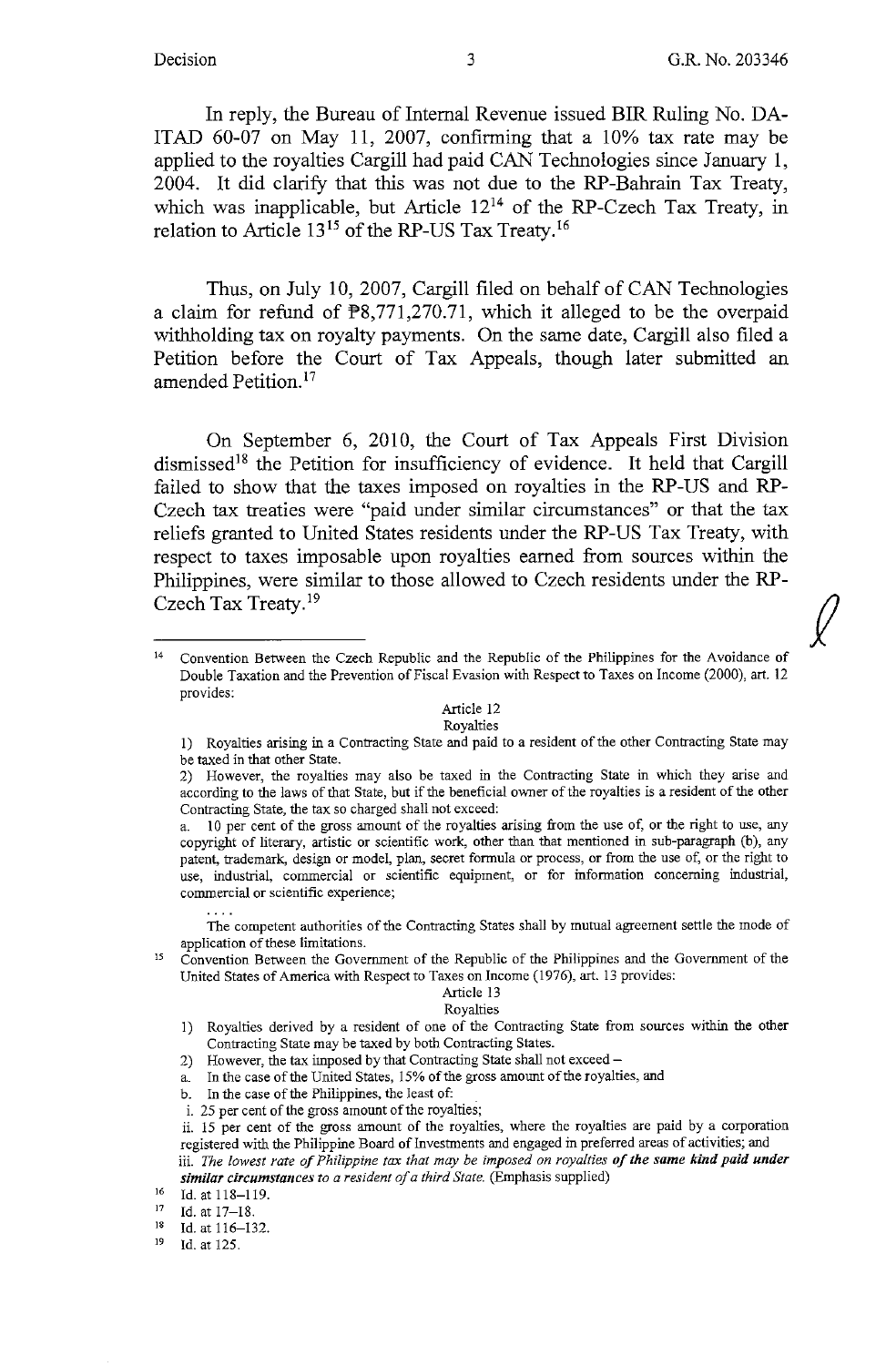The First Division noted that since Cargill failed to present the relevant provisions of the United States law, it cannot be determined for certain whether the limitation on tax credit under the United States Law was similar to that under the RP-Czech Tax Treaty.<sup>20</sup>

The First Division found BIR Ruling No. DA-ITAD 60-07 infirm in allowing Cargill to apply the 10% preferential tax rate on royalties. It held that the BIR Ruling merely cited the relevant provisions of the tax treaties without explaining how the mechanisms employed by the United States and Czech Republic to mitigate the effects of double taxation are the same.<sup>21</sup>

On September 23, 2010, Cargill filed an Omnibus Motion for Reconsideration and To Reopen the Case for Presentation of Additional Evidence. 22

In its February 15, 2011 Resolution,<sup>23</sup> the Court of Tax Appeals First Division denied the Omnibus Motion. Citing *Commissioner of Internal Revenue v. S.C. Johnson and Son, Inc.*<sup>24</sup> it explained that the most favored nation clause aims to grant *"equality of international treatment,"* which entails that the tax burden laid on the investor's income be the *"same"* in the two countries. To determine whether there is equality of treatment, the limitations of credit on foreign taxes under the United States Law in relation to Article 23(1) of the RP-US Tax Treaty must be compared with the limitation in Article 22 of the RP-Czech Tax Treaty.25 As such, Cargill's failure to present the United States Law was deemed fatal to its refund claim. The First Division also reiterated that it was not bound by the BIR Ruling, it being "judicially found to be erroneous."<sup>26</sup>

On March 25, 2011, Cargill filed its Petition for Review before the Court of Tax Appeals *En Banc.<sup>27</sup>*

In a May 24, 2012 Decision,<sup>28</sup> the Court of Tax Appeals *En Banc* dismissed the Petition. It held that Cargill may not avail of the lower 10% tax rate for its failure to comply with the requirements of the most favored similarity in the circumstances in the payment of taxes on royalties under the nation clause embodied in S.C. Johnson, particularly, its failure to show

<sup>&</sup>lt;sup>20</sup> Id. at 130.<br><sup>21</sup> Id. at 131.<br><sup>22</sup> Id. at 134.

<sup>23</sup> Id. at 134-143.

<sup>24</sup> 368 Phil. 388 (1999) [Per J. Gonzaga-Reyes, Third Division].

<sup>25</sup>*Rollo,* pp. 137-138. 26 Id. at 138-141. 27 Id. at 89 and 92.

<sup>28</sup> Id. at 89-114.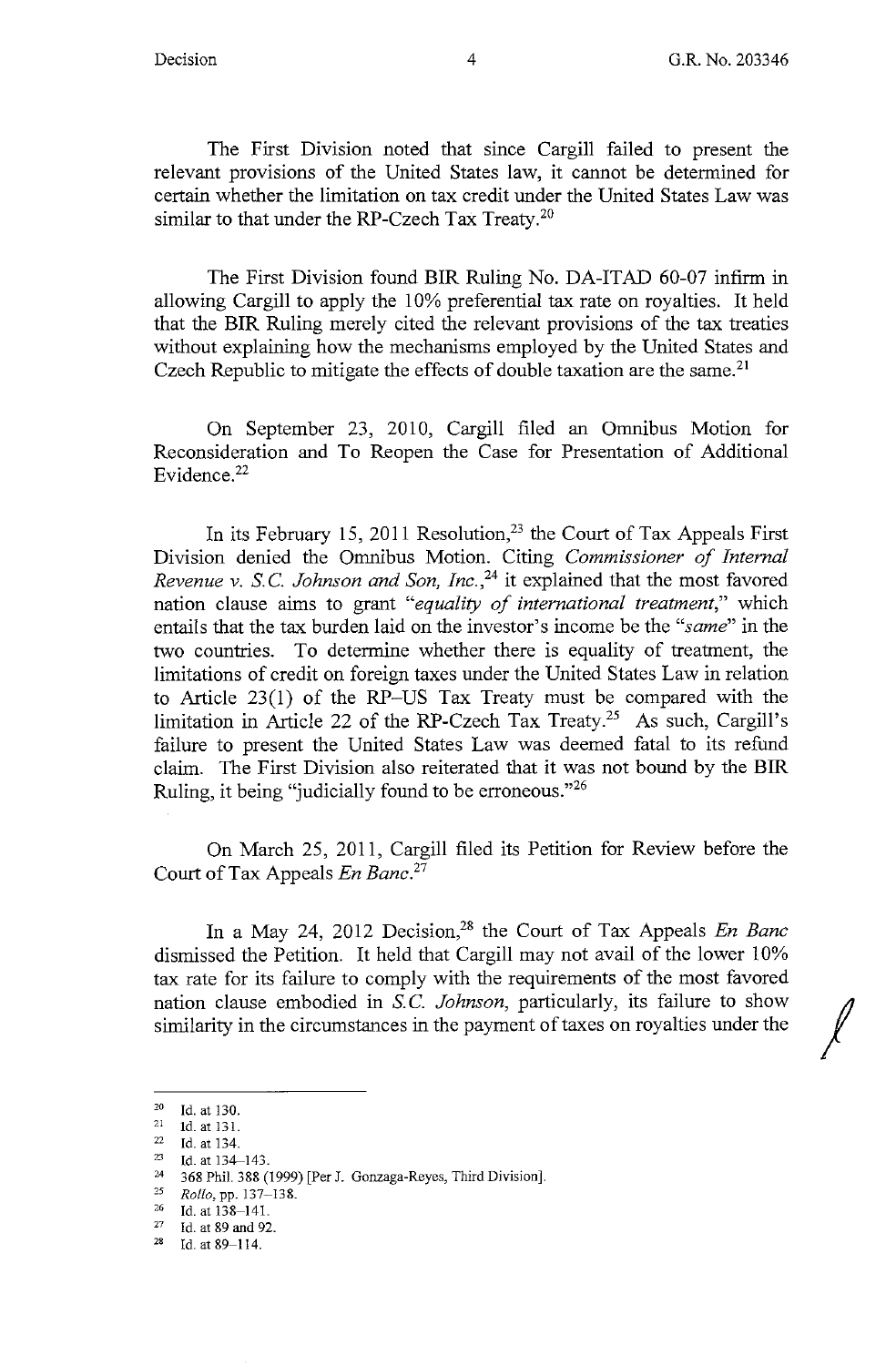*)* 

two treaties. It also sustained the First Division's holding that BIR Ruling No. DA-ITAD 60-07 cannot be given weight.<sup>29</sup>

Cargill's Motion for Reconsideration was likewise denied in an August 30, 2012 Resolution.<sup>30</sup> Rejecting the argument on its lack of jurisdiction to reverse **BIR** rulings, the Court of Tax Appeals *En Banc*  reasoned that it may pass upon the issue of the validity of an administrative ruling or regulation if raised in refund or assessment cases or other cases where it has jurisdiction.<sup>31</sup>

Hence, Cargill filed this Petition. In turn, the Commissioner of Internal Revenue, through the Office of the Solicitor General, filed a Comment.<sup>32</sup> Cargill subsequently filed its Reply.<sup>33</sup>

Petitioner submits that BIR Ruling No. DA-ITAD 60-07 had confirmed the applicability of the 10% preferential tax rate on the royalties payable by petitioner to CAN Technologies, pursuant to the RP-Czech Tax Treaty in relation to the most favored nation clause of the RP-US Tax Treaty.<sup>34</sup> It adds that, contrary to the holding of the First Division, the BIR Ruling exhaustively explained why the most favored nation rate was applicable,35 and the ruling was arrived at after the Commissioner had considered all the appropriate laws,  $36$  supporting documents, and information<sup>37</sup> submitted by petitioner.

Petitioner contends that the **BIR** Ruling determined that the two conditions laid down in S.C. *Johnson* for the most favored nation clause to apply were met.<sup>38</sup> These conditions were: (1) that royalties derived by a resident of the United States and of Czech Republic are of the same kind;<sup>39</sup> and (2) that the same mechanism must be employed by the United States and Czech Republic in mitigating the effects of double taxation.<sup>40</sup> Petitioner further stresses that before and after BIR Ruling No. DA-ITAD-60-07, the Bureau of Internal Revenue had issued several rulings with the same conclusion.41 These rulings were presumably supported by factual and legal

<sup>&</sup>lt;sup>29</sup> Id. at 112.<br><sup>30</sup> Id. at 76–87.<br><sup>31</sup> Id. at 85.

 $32$  Id. at 510-538.<br>33 Id. at 546-572. In compliance with this Court's June 23, 2014 Resolution in relation to the October 22, 2012 Resolution.<br>
<sup>34</sup> Id. at 22.<br>
<sup>35</sup> Id. at 27. 28

 $^{35}$  Id. at 27–28.<br>  $^{36}$  Id. at 28.<br>  $^{37}$  Id. at 31.<br>  $^{38}$  Rollo n 22

<sup>&</sup>lt;sup>38</sup> *Rollo, p.* 22.<br><sup>39</sup> Id. at 23.<br><sup>40</sup> Id. at 25.<br><sup>41</sup> Id. at 29–31. DA ITAD BIR Ruling No. 127-06 dated October 23, 2006; ITAD BIR Ruling No. 152-12 dated March 4, 2012; !TAD BIR Ruling No. 073-12 dated February 16, 2012; !TAD BIR Ruling No. 126-11 dated April 5, 2011; !TAD BIR Ruling No. 070-11 dated March I, 2011; !TAD BIR Ruling No. 045-10 dated March 5, 2010; !TAD BIR Ruling No. 041-10 dated September 21, 2010; !TAD BIR Ruling No. 019-10 dated August 20, 2010.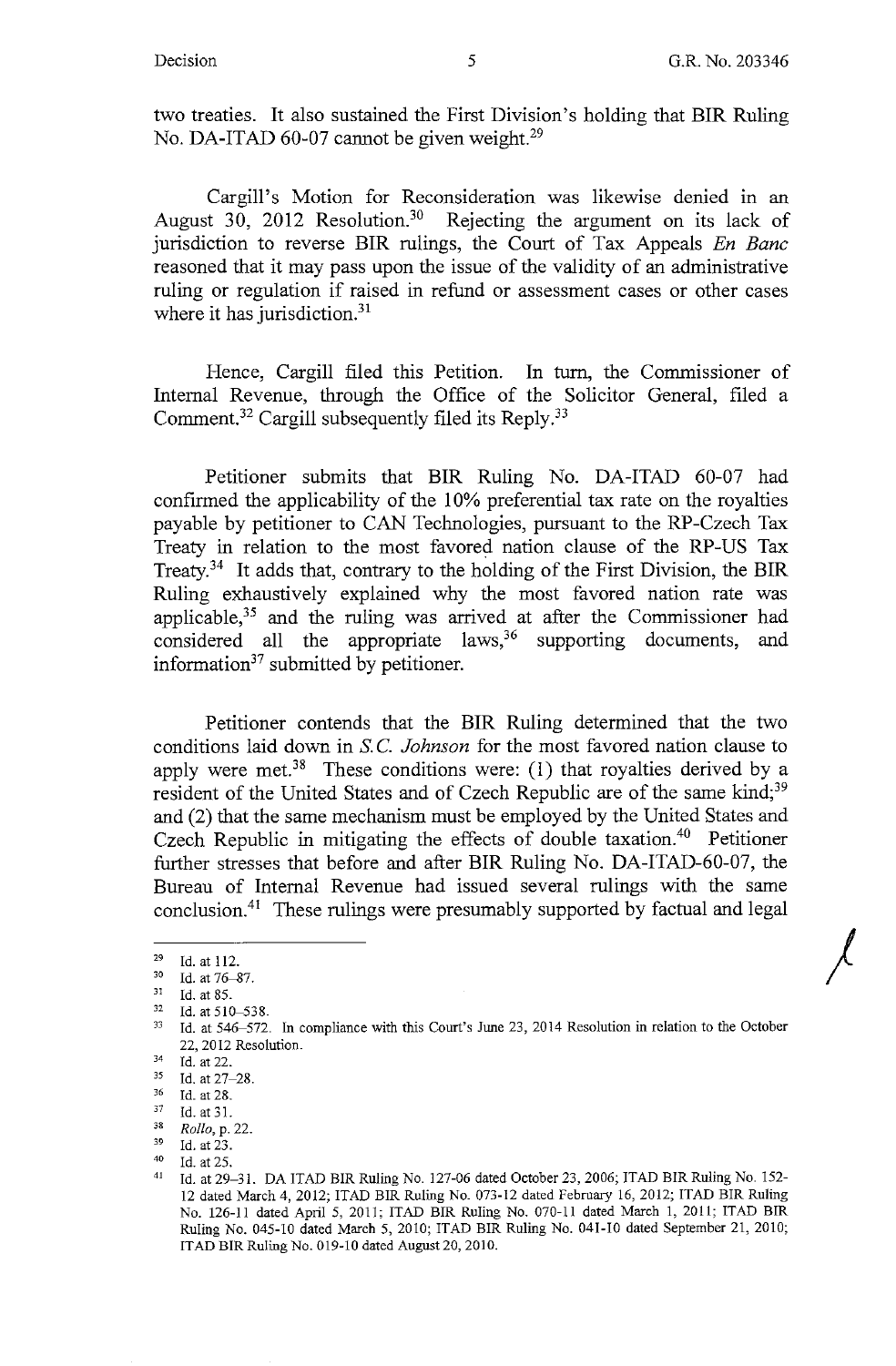*I* 

bases, and petitioner argues that these must be respected.<sup>42</sup>

Moreover, petitioner submits that the Court of Tax Appeals had no jurisdiction to reverse **BIR** Ruling No. DA-ITAD-60-07.43 It invokes *British American Tobacco v. Camacho,44* which had ruled that the Court of Tax Appeals' jurisdiction does not include cases where the constitutionality of a law or rule is challenged. It submits that the **BIR** Ruling remains valid until the Commissioner of Internal Revenue or the regular courts revoke it.45 Neither can it be attacked collaterally in the present tax refund case.<sup>46</sup>

Even if BIR Ruling No. DA-ITAD-60-07 were invalid, petitioner contends that such invalidity cannot be applied retroactively to its prejudice.47

Petitioner then argues that the preferential 10% tax rate would still apply despite certain dissimilarities.<sup>48</sup> For one, even if the RP-Czech Tax Treaty allows tax credit to a *resident,* while the RP-US Tax Treaty allows tax credit to a *resident and citizen,* the most favored nation clause still applies. What is important is that residents of both states are entitled to the similar tax reliefs for taxes paid in the Philippines.<sup>49</sup> Similarly, even if the RP-Czech Tax Treaty allows tax credit on royalties *paid* in the Philippines, while the RP-US Tax Treaty allows tax credit on royalties *paid or accrued* in the Philippines, the clause would still apply.<sup>50</sup>

Petitioner also submits that a reference to United States laws is not necessary for the most favored nation clause to apply.<sup>51</sup> It adds that in S.C. *Johnson,* this Court did not consider the domestic laws of the United States and Germany in determining if the taxes are "paid under similar circumstances."52 In that case, asserts petitioner, the tax credit allowed under the RP-US and RP-Germany tax treaties were considered, and not the tax credit ultimately granted under each country's domestic law.<sup>53</sup>

Petitioner adds that "since the ... royalties involved refer to royalties in the Philippines, the taxes on royalties referred to ... pertains to the taxes paid in the Philippines based on the treaties and not the taxes paid in the country where the recipient of the royalty income is a resident."54 Petitioner

- 
- 
- 47 Id. at 35.<br>
48 Id. at 39.<br>
49 Id. at 40-41.<br>
50 Id. at 42. 43.
- *50* Id. at 42-43. 51 Id. at 44.
- 
- $\frac{52}{53}$  Id. at 50. Id. at 49-50.

<sup>42</sup> Id. at  $31-32$ .<br>
43 Id. at  $32$ .<br>
44 SRA Phil ARC

<sup>44</sup> 584 Phil. 489 (2008) [Per J. Ynares-Santiago, En Banc].

<sup>45</sup>*Rollo,* p. 32. 46 **Id. at 33~34.** 

 $54$  Id. at  $50 - 51$ .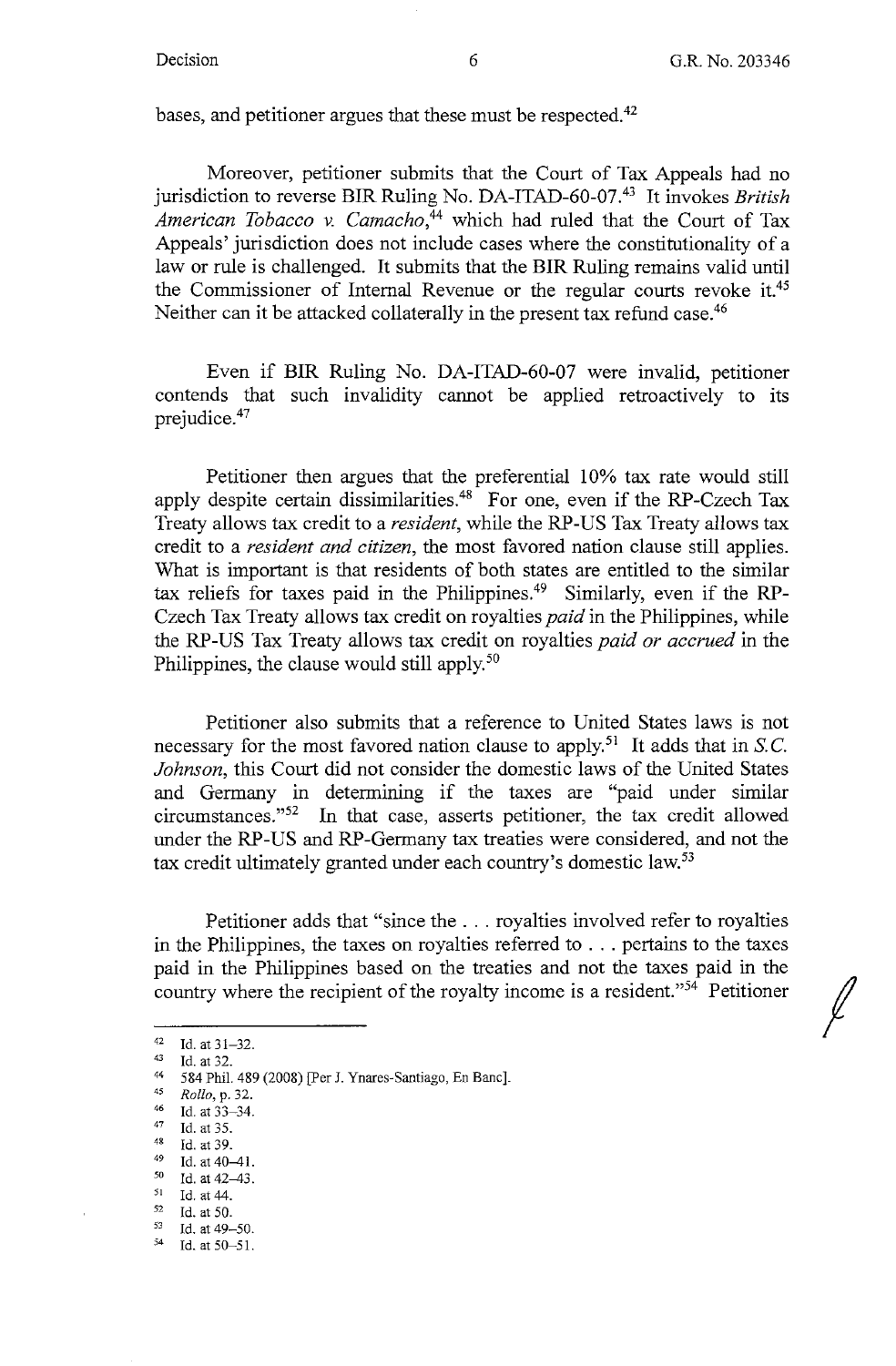submits that:

... the taxes on royalties under both the RP-US Tax Treaty and the RP-Czech Tax Treaty are paid under similar circumstances, considering that the taxes paid on such royalties in the Philippines are allowed as tax credit from the tax due on such income imposed in the United States and on the taxes due on such income imposed in the Czech Republic.<sup>55</sup>

Finally, petitioner insists on being entitled to the refund of PS,771,270.71, the amount it claims to represent the erroneously paid final withholding taxes on royalties paid to CAN Technologies.<sup>56</sup>

In her Comment, respondent counters that the Court of Tax Appeals has jurisdiction to pass upon the validity of BIR Ruling No. DA-ITAD 60- 07, as petitioner's claim for refund hinges on this issue. $57$ 

Respondent goes on to claim that the Court of Tax Appeals correctly ruled that BIR Ruling No. DA-ITAD 60-07 is not valid because the second requirement of the most favored nation clause, per S.C. *Johnson*, was not met. 58 Petitioner allegedly failed to show similarity in the circumstances in the payment of taxes on royalties under the two treaties.<sup>59</sup>

Respondent also asserts that petitioner failed to present evidence to establish the provisions of the United States law that determines the limitation of the amount that may be credited, as referred to in Article 23(1) of the RP-US Tax Treaty.<sup>60</sup>

Finally, respondent claims that BIR Ruling No. DA-ITAD 60-07 must be struck down because it goes against the rule in S. C. *Johnson* for the most favored nation clause to apply.<sup>61</sup> She maintains that "administrative regulations 'may not enlarge, alter, or restrict the provisions of the law it administers."<sup>52</sup>

In its Reply, petitioner reiterates the arguments it raised in its Petition. It maintains that even if BIR Ruling No. DA-ITAD 60-07 were invalid, the ruling should not be retroactively applied to its prejudice.<sup>63</sup>

Petitioner further avers that the differences on entities entitled to tax

*<sup>55</sup>* Id. at 54.

 $^{56}$  Id.<br>  $^{57}$  Id. at 517.<br>  $^{58}$  Id. at 522.

 $^{59}$  Id. at 525.<br><sup>60</sup> Id. at 528.

 $^{61}$  Id. at 531.<br> $^{62}$  Id.

<sup>62</sup> Id. 63 Id. at 547-548.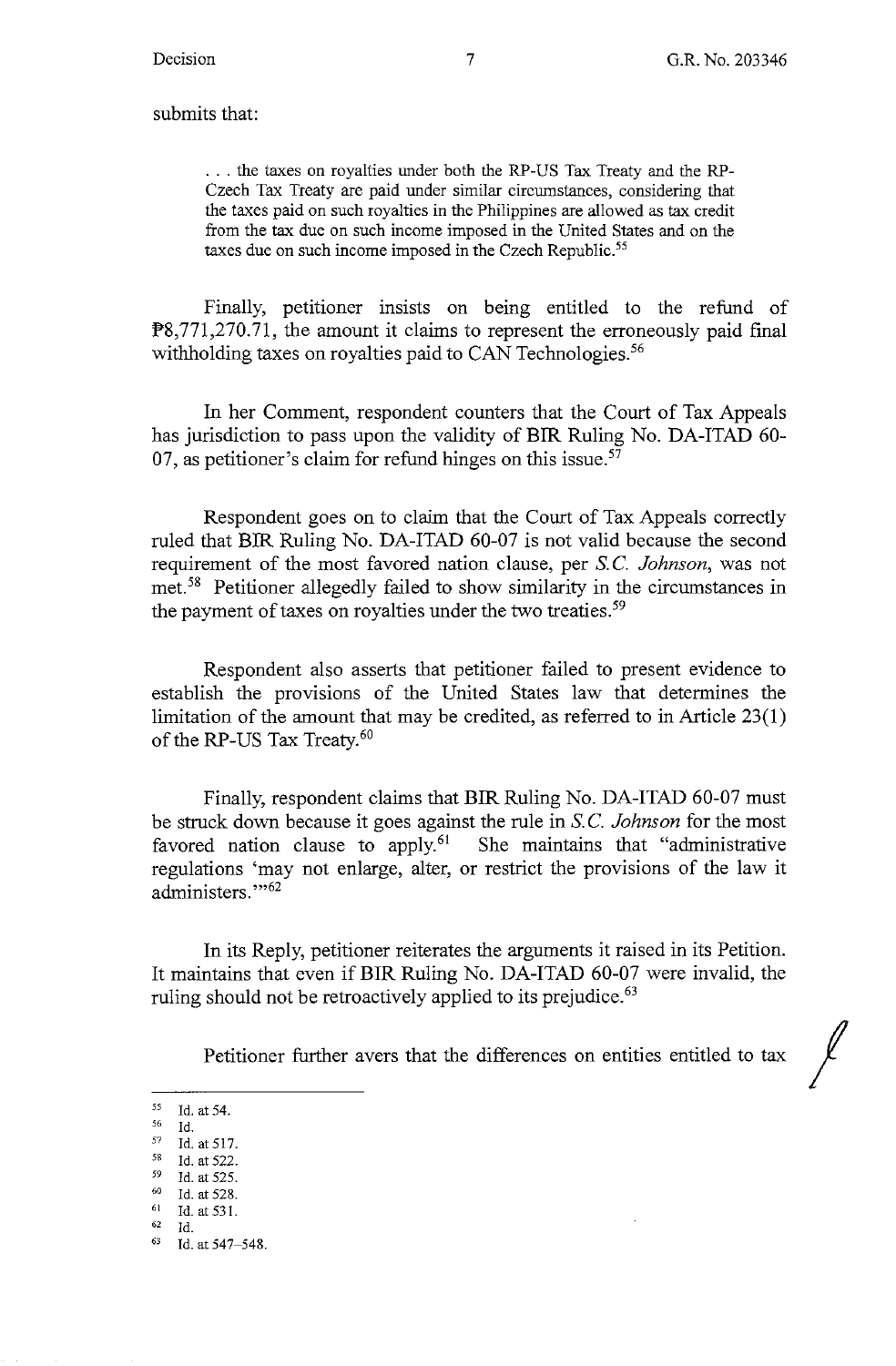credit<sup>64</sup> and on the timing of tax credit recognition do not amount to dissimilarities in the circumstances of the payment of the tax, and thus, would not render the most favored nation clause inapplicable.<sup>65</sup> It also submits that limitations on tax credit are present in both the **RP-US** Tax Treaty and RP-Czech Tax Treaty. It disagrees with respondent's position that reference to domestic laws on the determination of the amount of foreign tax credit would result in a dissimilarity in the circumstances of the payment of the taxes.<sup>66</sup>

Petitioner asserts that limitations on tax credit are common features in tax treaties. Citing the OECD Model Tax Convention and its commentaries, petitioner avers that a number of treaties usually refer to the domestic laws of the contracting states for detailed rules on foreign tax credit. This is permissible, adds petitioner, as long as the general principle laid down in Article 23B of the OECD Model is not altered. The general principle is that the tax credit of foreign income taxes imposed on foreign source income is limited to the extent that such taxes do not exceed the income tax of the other country on that foreign source income.<sup>67</sup>

Petitioner submits that since both the RP-US and RP-Czech tax treaties provide the general principle on limitation on tax credit, there is similarity in the circumstances of payment of taxes.<sup>68</sup> There is no need to delve into the details of the United States law, which merely concerns the calculation of the limitation on tax credit. Petitioner adds that the Philippines had likewise placed similar conditions and references to domestic law in the tax treaties.<sup>69</sup>

Invoking the doctrine of *processual presumption,* petitioner further argues that the United States income tax law is presumed to be the same as Philippine tax law. It contends that Section 904(a) of the United States Internal Revenue Code is similar to Section 34(c)(4) of the National Internal Revenue Code of 1997, as amended.70

Finally, petitioner submits that tax treaties are governed by international law, and they should be interpreted in good faith in light of their object and purpose, pursuant to the general rules of interpretation set forth in the Vienna Convention on the Law of Treaties. It then asserts that the Court of Tax Appeals' ruling—that the second requisite of the most favored nation clause was not met—was not made in good faith and does not serve the object and purpose of the tax treaties. Petitioner argues that such strict construction negates the essence of the most favored nation clause,

- Id. at 552-554. 68 Id. at 556.
- 

<sup>64</sup> Id. at 549.<br> $65$  Id. at 551-552.

 $^{66}$  Id. at 552.

 $^{69}$  Id. at 556-558.<br>  $^{70}$  Id. at 561-562.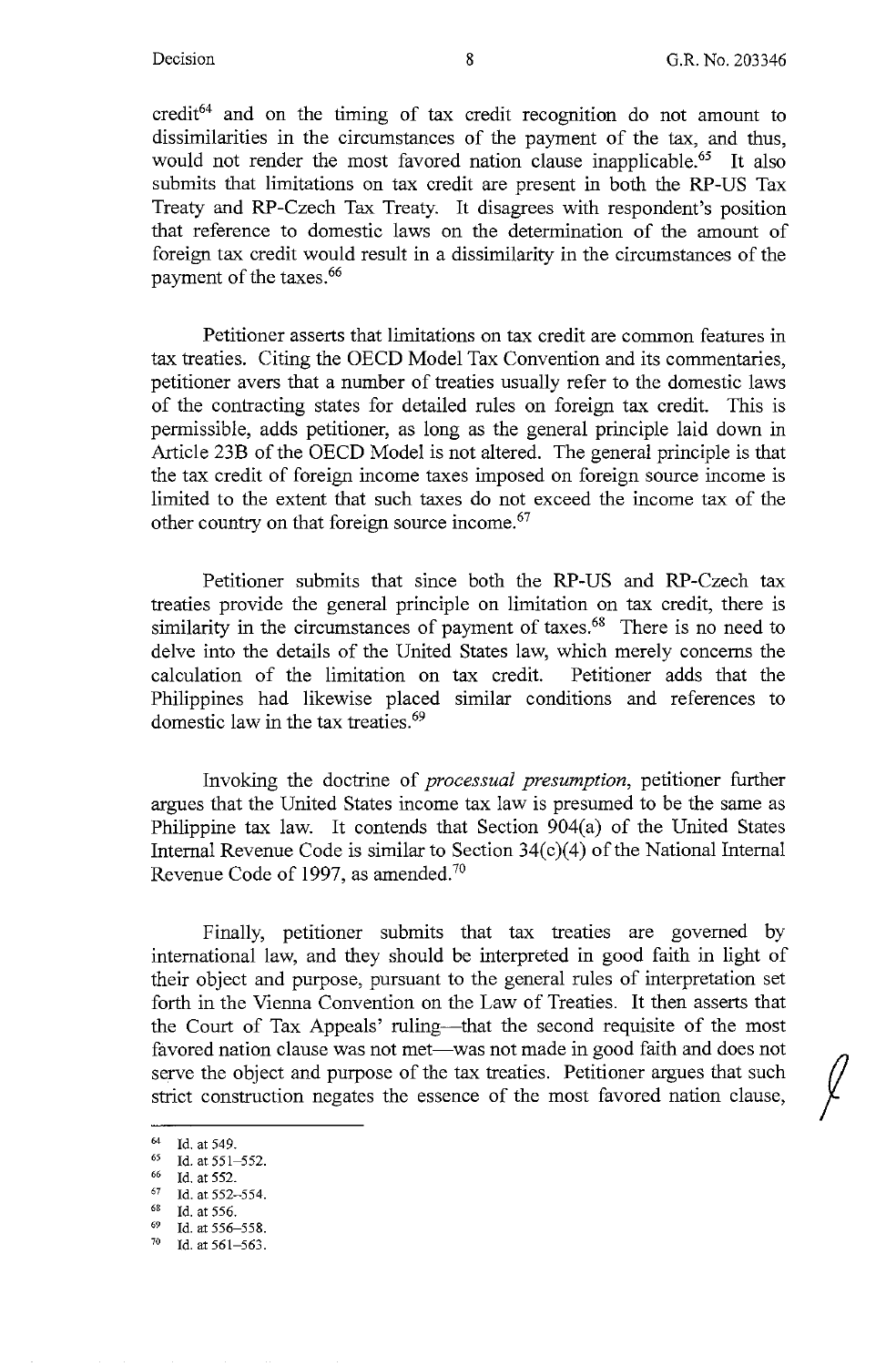which is to ensure equality in international treatment, and the availment of the reliefs provided in the tax treaties. 71

For this Court's resolution are the following issues:

First, whether or not the Court of Tax Appeals has jurisdiction to determine the validity of BIR Ruling No. DA-ITAD 60-07. Related to this is whether or not the validity of BIR Ruling No. DA-ITAD 60-07 can be assailed in the present tax refund case;

Second, whether or not the Court of Tax Appeals erred in declaring BIR Ruling No. DA-ITAD 60-07 invalid and not binding;

Third, whether or not the Court of Tax Appeals' ruling declaring BIR Ruling No. DA-ITAD 60-07 to be invalid can be applied to petitioner; and

Finally, whether or not petitioner is entitled to a tax refund/credit certificate in the amount of PS,771,270.71, representing erroneously paid final withholding taxes on royalties paid to CAN Technologies from June 1, 2005 to April 30, 2007.

The Petition is denied.

I

The Court of Tax Appeals has jurisdiction to review and nullify the rulings of the Commissioner of Internal Revenue.

Under Republic Act No. 1125, or An Act Creating the Court of Tax Appeals, as amended by Republic Act No. 9282, the Commissioner of Internal Revenue's rulings on "other matters arising under the National Internal Revenue or other laws administered by the Bureau of Internal Revenue" are appealable to the Court of Tax Appeals, thus:

SECTION 7. *Jurisdiction.* - The CTA shall exercise:

- a. *Exclusive appellate jurisdiction to review by appeal,* as herein provided:
	- 1. *Decisions of the Commissioner of Internal Revenue in* cases involving disputed assessments, refunds of internal revenue taxes, fees or other charges, penalties in relation thereto, or other *matters arising under the National Internal Revenue or*

 $71$  Id. at 564-566.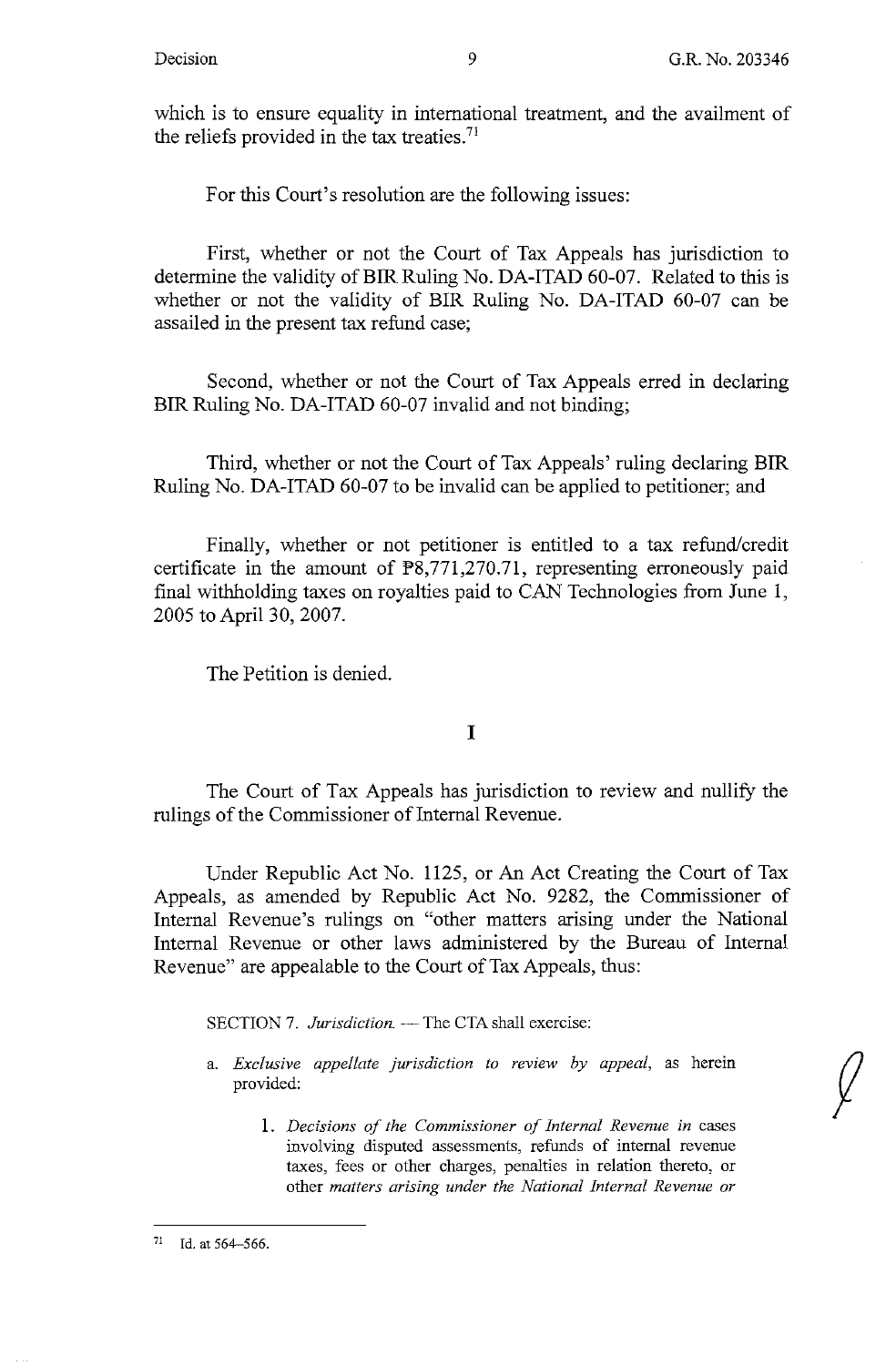### *other laws administered by the Bureau of Internal Revenue[.]*

Here, petitioner argues that the Court of Tax Appeals had no jurisdiction to reverse or nullify BIR Ruling No. DA-ITAD-60-07, citing *British American Tobacco* v. *Camacho,*<sup>72</sup>which held:

While the above statute confers on the CTA jurisdiction to resolve tax disputes in general, this does not include cases where the constitutionality of a law or rule is challenged. *Where what is assailed is the validity or constitutionality of a law, or a rule or regulation issued by the administrative agency in the performance of its quasi-legislative junction, the regular courts have jurisdiction to pass upon the same. The determination of whether a specific rule or set of rules issued by an administrative agency contravenes the law or the constitution is within the jurisdiction of the regular courts. Indeed, the Constitution vests the power of judicial review or the power to declare a law, treaty, international or executive agreement, presidential decree, order, instruction, ordinance, or regulation in the courts, including the regional trial courts.* This is within the scope of judicial power, which includes the authority of the courts to determine in an appropriate action the validity of the acts of the political departments. Judicial power includes the duty of the courts of justice to settle actual controversies involving rights which are legally demandable and enforceable, and to determine whether or not there has been a grave abuse of discretion amounting to lack or excess of jurisdiction on the part of any branch or instrumentality of the Government.<sup>73</sup> (Emphasis supplied)

We disagree.

In *The City of Manila v. Hon. Grecia-Cuerdo,74* this Court recognized that the Court of Tax Appeals possessed all inherent powers necessary to the full and effective exercise of its appellate jurisdiction over tax cases:

A grant of appellate jurisdiction implies that there is included in it the power necessary to exercise it effectively, to make all orders that will preserve the subject of the action, and to give effect to the final determination of the appeal. It carries with it the power to protect that jurisdiction and to make the decisions of the court thereunder effective. The court, in aid of its appellate jurisdiction, has authority to control all auxiliary and incidental matters necessary to the efficient and proper exercise of that jurisdiction. For this purpose, it may, when necessary, prohibit or restrain the performance of any act which might interfere with the proper exercise of its rightful jurisdiction in cases pending before it.

Lastly, it would not be amiss to point out that a court which is endowed with a particular jurisdiction should have powers which are necessary to enable it to act effectively within such jurisdiction. These should be regarded as powers which are inherent in its jurisdiction and the

<sup>72 584</sup> Phil. 489 (2008) [Per J. Ynares-Santiago, En Banc].<br>
73 Id. at 511.<br>
74 726 Phil. 9.(2014) [Per J. Peralta, En Banc].

<sup>74</sup>726 Phil. 9 (2014) [Per J. Peralta, En Banc].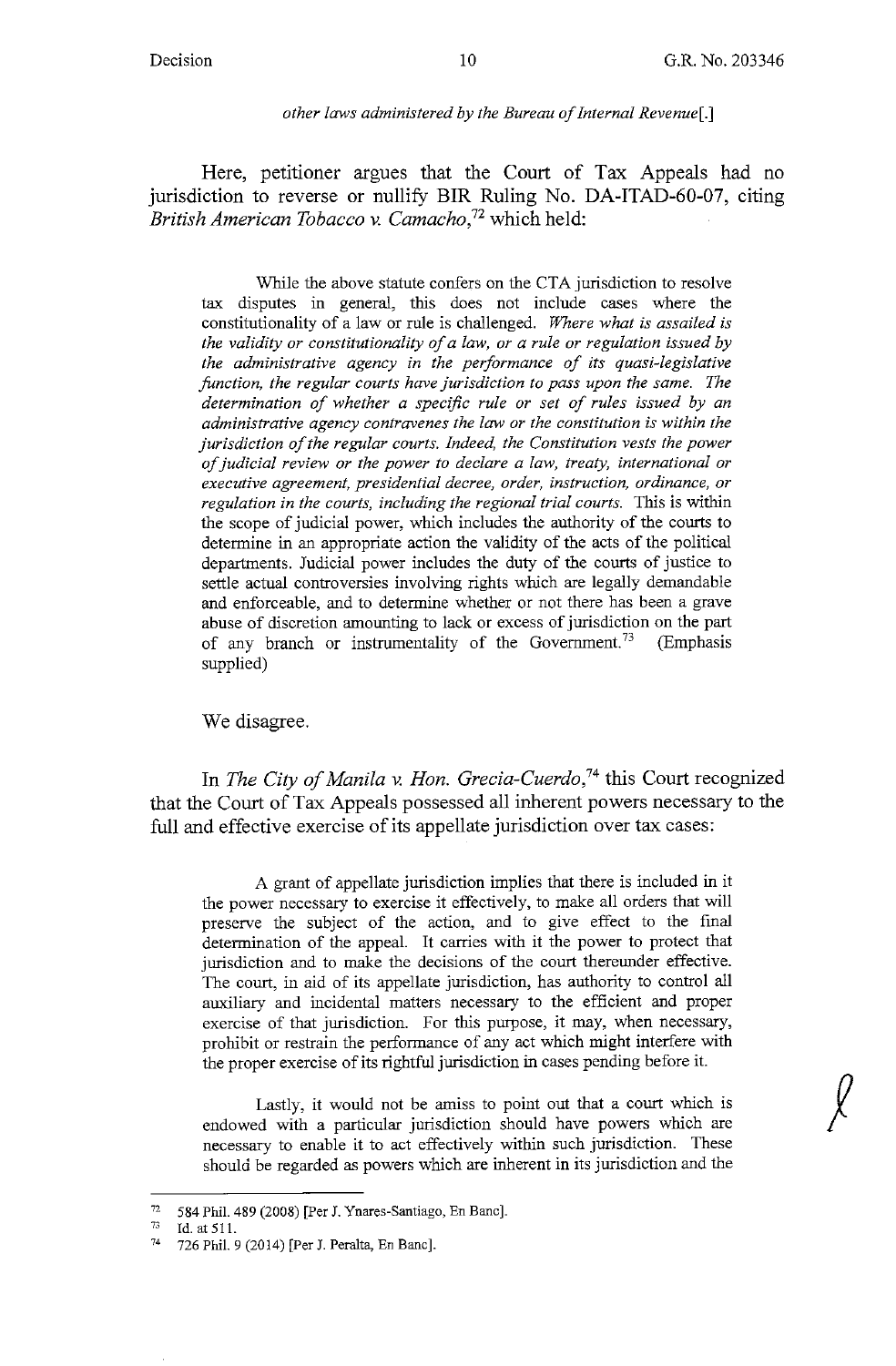court must possess them in order to enforce its rules of practice and to suppress any abuses of its process and to defeat any attempted thwarting of such process.

*In this regard, Section I of RA 9282 states that the CTA shall be of the same level as the CA and shall possess all the inherent powers of a court of justice.* 

*Indeed, courts possess certain inherent powers which may be said to be implied from a general grant of jurisdiction, in addition to those expressly conferred on them. These inherent powers are such powers as are necessary for the ordinary and efficient exercise of jurisdiction; or are essential to the existence, dignity and junctions of the courts, as well as to the due administration of justice; or are directly appropriate, convenient and suitable to the execution of their granted powers; and include the power to maintain the court's jurisdiction and render it effective in behalf of the litigants.* 

*Thus, this Court has held that "while a court may be expressly granted the incidental powers necessary to effectuate its jurisdiction, a grant of jurisdiction, in the absence of prohibitive legislation, implies the necessary and usual incidental powers essential to effectuate it, and, subject to existing laws and constitutional provisions, every regularly constituted court has power to do all things that are reasonably necessary for the administration of justice within the scope of its jurisdiction and for the enforcement of its judgments and mandates.* " *Hence, demands, matters or questions ancillary or incidental to, or growing out of, the main action, and coming within the above principles, may be taken cognizance of by the court and determined, since such jurisdiction* is *in aid of its authority over the principal matter, even though the court may thus be called on to consider and decide matters which, as original causes of action, would not be within its cognizance.* 75 (Emphasis supplied, citations omitted)

This Court underscored that the grant of appellate jurisdiction to the Court of Tax Appeals includes the power necessary to exercise it effectively. Deemed included in its jurisdiction is the authority to resolve petitions for certiorari against interlocutory orders of the Regional Trial Court in local tax cases. 76 Furthermore, a split jurisdiction between the Court of Tax Appeals and the Court of Appeals is "anathema to the orderly administration of justice" and could not have been the legislative intent.<sup>77</sup>

In *Banco De Oro v. Republic*,<sup>78</sup> this Court abandoned *British American Tobacco* and declared that the Court of Tax Appeals has exclusive jurisdiction to determine the validity of tax laws, rules and regulations, and other administrative issuances of the Commissioner of Internal Revenue. Consistent with *Commissioner of Internal Revenue v. Leal,79* citing

<sup>75</sup> Id. at 26-28.

 $\frac{76}{77}$  Id. at 28.<br> $\frac{77}{78}$   $\frac{793}{793}$  Phil

<sup>78</sup> 793 Phil. 97 (2016) [Per J. Leonen, En Banc].

<sup>79</sup> 440 Phil. 477 (2002) [Per Sandoval-Gutierrez, Third Division].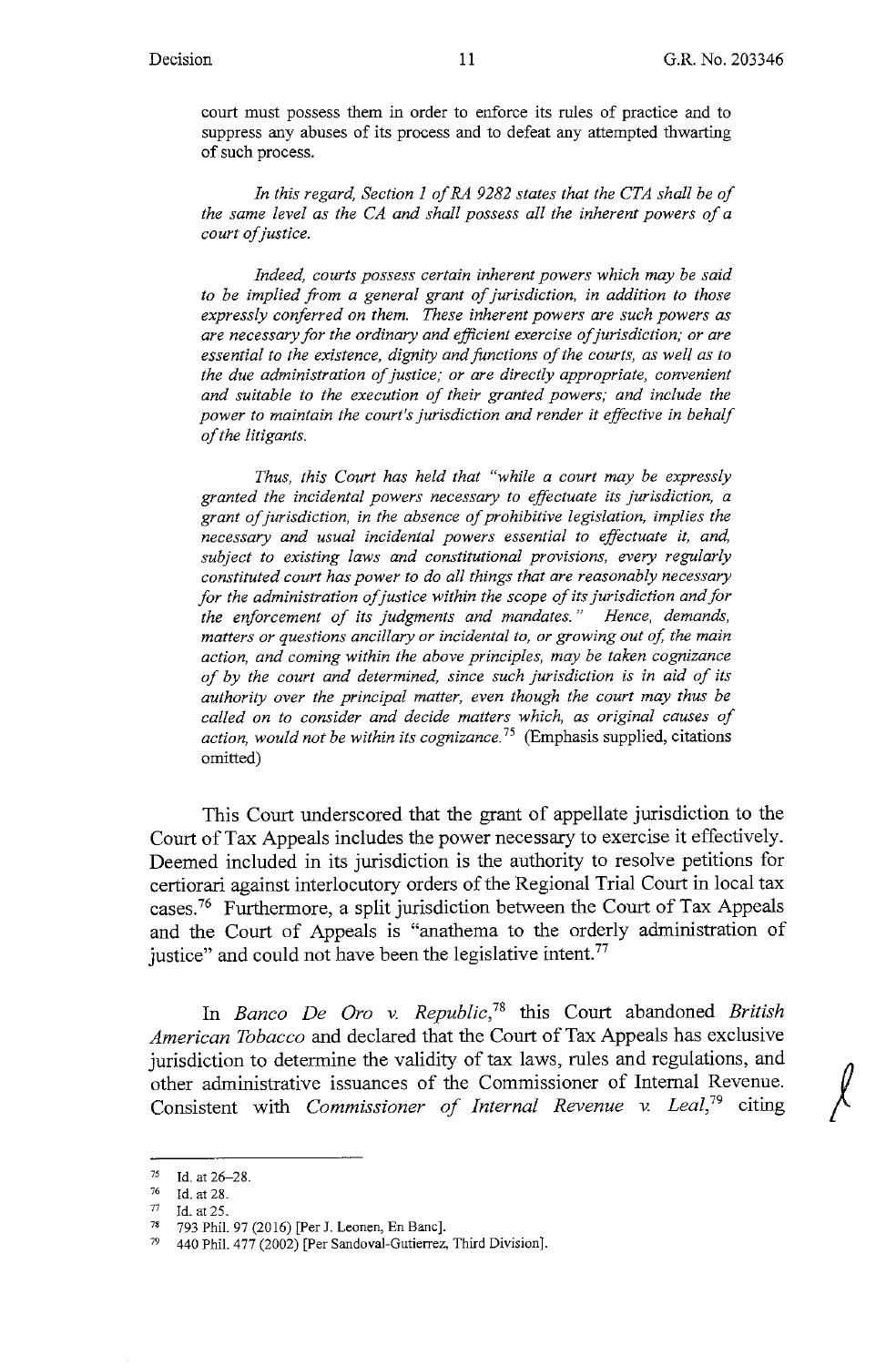*Rodriguez v. Blaquera80* and *Asia International Auctioneers, Inc. v. Hon.*  Parayno, Jr.<sup>81</sup> we recognized the Court of Tax Appeals' broad authority over tax-related cases. Thus:

*The Court of Tax Appeals has undoubted jurisdiction to pass upon the constitutionality or validity of a tax law or regulation when raised by the taxpayer as a defense in disputing or contesting an assessment or claiming a refand. It is only in the lawfal exercise of its power to pass upon all matters brought before it, as sanctioned by Section* 7 *of Republic Act No. 1125, as amended.* 

*This Court, however, declares that the Court of Tax Appeals may likewise take cognizance of cases directly challenging the constitutionality or validity of a tax law or regulation or administrative issuance (revenue orders, revenue memorandum circulars, rulings).* 

Section 7 of Republic Act No. 1125, as amended, is explicit that, except for local taxes, appeals from the decisions of quasi-judicial agencies (Commissioner of Internal Revenue, Commissioner of Customs, Secretary of Finance, Central Board of Assessment Appeals, Secretary of Trade and Industry) on tax-related problems must be brought *exclusively*  to the Court of Tax Appeals.

In other words, within the judicial system, the law intends the Court of Tax Appeals to have exclusive jurisdiction to resolve all tax problems. Petitions for writs of certiorari against the acts and omissions of the said quasi-judicial agencies should, thus, be filed before the Court of Tax Appeals.

Republic Act No. 9282, a special and later law than Batas Pambansa Blg. 129 provides an exception to the original jurisdiction of the Regional Trial Courts over actions questioning the constitutionality or validity of tax laws or regulations. Except for local tax cases, actions directly challenging the constitutionality or validity of a tax law or regulation or administrative issuance may be filed directly before the Court of Tax Appeals.

Furthermore, with respect to administrative issuances (revenue orders, revenue memorandum circulars, or rulings), these are issued by the Commissioner under its power to make rulings or opinions in connection with the implementation of the provisions of internal revenue laws. Tax rulings, on the other hand, are official positions of the Bureau on inquiries of taxpayers who request clarification on certain provisions of the National Internal Revenue Code, other tax laws, or their implementing regulations. Hence, the determination of the validity of these issuances clearly falls within the exclusive appellate jurisdiction of the Court of Tax Appeals under Section 7(1) of Republic Act No. 1125, as amended, subject to prior review by the Secretary of Finance, as required under Republic Act No. 8424.82 (Emphasis supplied, citations omitted)

<sup>80 109</sup> Phil. 598 (1960) [Per J. Concepcion, En Banc]. 81 565 Phil. 255 (2007) [Per C.J. Puno, First Division].

<sup>82</sup> *Banco De Oro v. Republic,* 793 Phil. 97, 123-125 (2016) [Per J. Leonen, En Banc].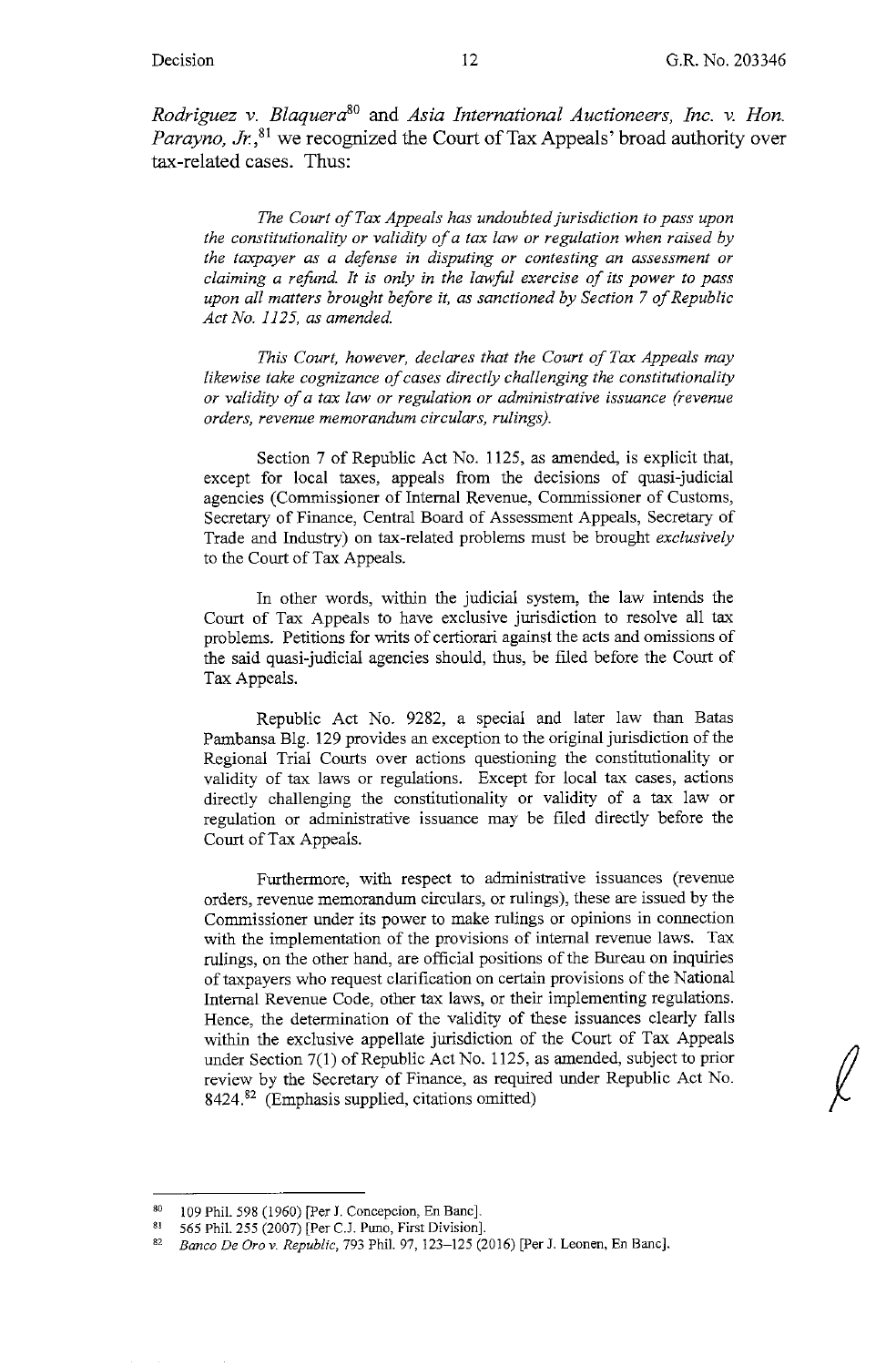*Banco de Oro* stressed that such jurisdiction is exclusively vested in the Court of Tax Appeals, whether raised by the taxpayer directly or as a defense.

Thus, the Court of Tax Appeals has jurisdiction to pass upon the validity of BIR Ruling No. DA-ITAD-60-07, on which petitioner squarely relied to support its claim for refund. The Court of Tax Appeals is not bound by the Bureau of Internal Revenue's interpretation or application of treaty provisions when it is found to be clearly erroneous. As this Court held:

Even conceding that the construction of a statute by the CIR is to be given great weight, the courts, which include the CTA, are not bound thereby if such construction is erroneous or is clearly shown to be in conflict with the governing statute or the Constitution or other laws. "It is the role of the Judiciary to refine and, when necessary, correct constitutional (and/or statutory) interpretation, in the context of the interactions of the three branches of the government."83 (Citation omitted)

## II

The main substantive issue raised in this case involves the application of the most favored nation clause under Article 13(2)(b)(iii) of the RP-US Tax Treaty,<sup>84</sup> a convention between the Philippines and the United States. The provision states:

## Article 13

## Royalties

- 1) Royalties derived by a resident of one of the Contracting States from sources within the other Contracting State may be taxed by both Contracting States.
- 2) However, the tax imposed by that Contracting State shall not exceed
	- a. In the case of the United States, 15 percent of the gross amount of the royalties, and
	- b. In the case of the Philippines, the least of:
		- i. 25 percent of the gross amount of the royalties;
		- 11. 15 percent of the gross amount of the royalties, where the royalties are paid by a corporation registered with the Philippine Board of Investments and engaged in preferred areas of activities; and
		- iii. The lowest rate of Philippine tax that may be imposed on *royalties of the same kind paid under similar*

<sup>83</sup> *Commissioner of Internal Revenue v. Philippine Airlines, Inc.,* 609 Phil. 695, 724 (2009) [Per J. Chico-Nazario, Third Division].

The Convention between the Government of the Republic of the Philippines and the Government of the United States of America with respect to Taxes on Income was signed in Manila on October I, 1976. It entered into force on October 16, 1982, the 30th day following the exchange of the relevant instruments of ratification in Washington, United States on September 16, 1982. Its provisions on taxes apply on income derived or which accrued beginning January I, 1983.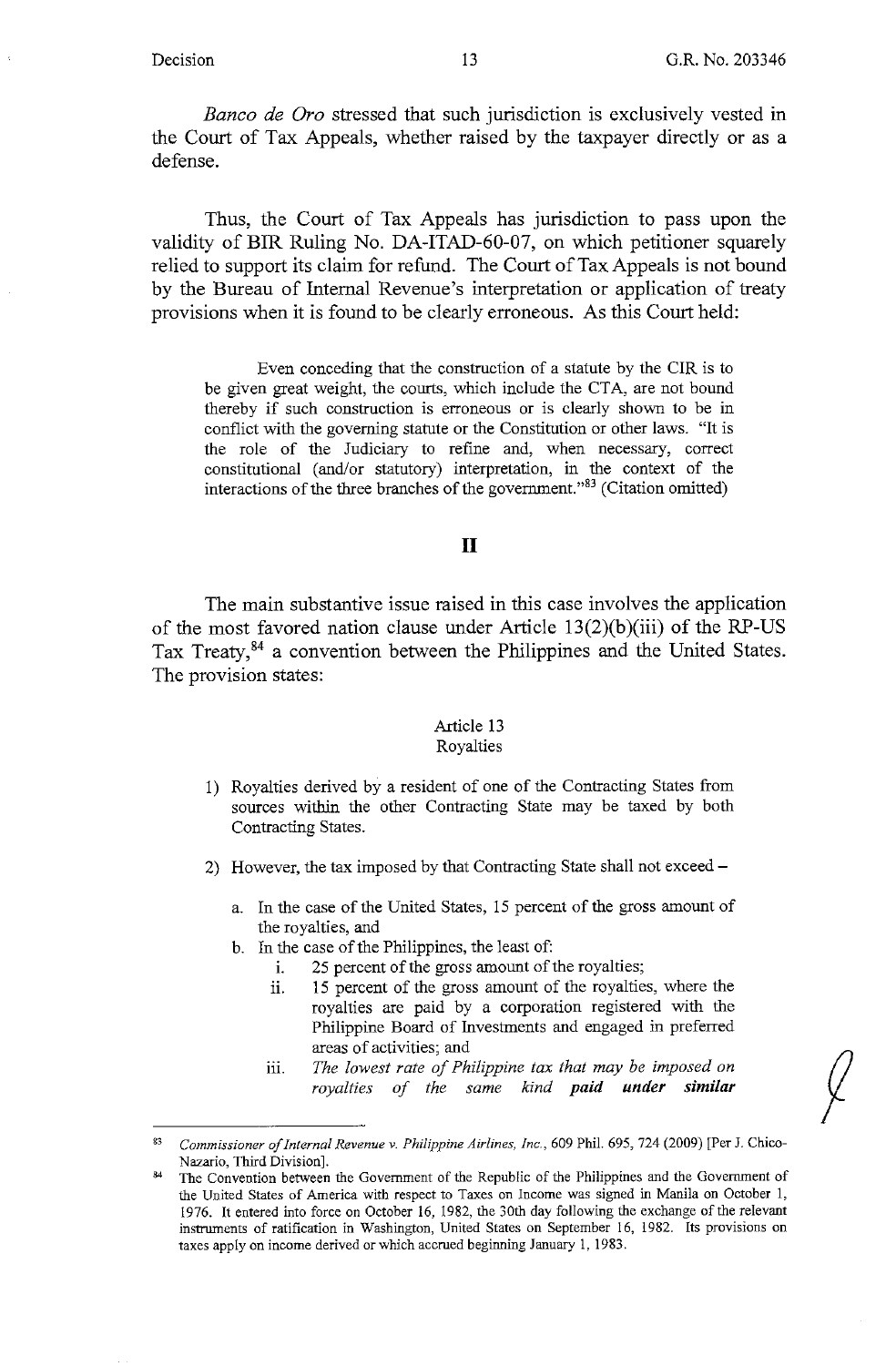*circumstances to a resident of a third State.* (Emphasis supplied)

The most favored nation clause speaks of the *"lowest rate of Philippine tax that may be imposed on royalties of the same kind paid under similar circumstances to a resident of a third State."* Therefore, the tax treatment of royalties to a United States entity may be taken in relation to other tax treaties that provide a lower tax rate on the same type of income.

Here, the question is whether petitioner is entitled to the 10% preferential tax rate, as provided in Article 12(2)(a) of the RP-Czech Tax Treaty,<sup>85</sup> on royalties paid to CAN Technologies, a resident corporation of the United States:

### Article 12 Royalties

- 1) Royalties arising in a Contracting State and paid to a resident of the other Contracting State may be taxed in that other State.
- 2) However, such royalties may also be taxed in the Contracting State in which they arise and according to the laws of that State, but if the beneficial owner of the royalties is a resident of the other Contracting State, the tax so charged shall not exceed
	- a. *10 per cent of the gross amount of the royalties* arising from the use of, or the right to use, any copyright of literary, artistic or scientific work, other than that mentioned in sub-paragraph (b), any patent, trademark, design or model, plan, secret formula or process, or from the use of, or the right to use, industrial, commercial or scientific equipment, or for information concerning industrial, commercial or scientific experience;
		- $\ldots$  .

The competent authorities of the Contracting States shall by mutual agreement settle the mode of application of these limitations. (Emphasis supplied)

In *Commissioner of Internal Revenue v. S.C. Johnson & Sons*,<sup>86</sup> this Court construed the phrase "paid under similar circumstances" under the most favored nation clause as referring to *circumstances that are tax-related.*  In other words, the *similarity in the circumstances of payment of taxes on the*  most favored nation clause as referring to *circumstances that are tax-related.*<br>In other words, the *similarity in the circumstances of payment of taxes on the*<br>royalties derived from the Philippines is a condition for th *most favored nation treatment.* 

The Convention between the Czech Republic and the Republic of the Philippines for the Avoidance of Double Taxation and the Prevention of Fiscal Evasion with respect to Taxes on Income was signed in Manila on November 13, 2000. It became effective on January I, 2004.

<sup>86</sup> 368 Phil. 388 (1999) [Per J. Gonzaga-Reyes, Third Division].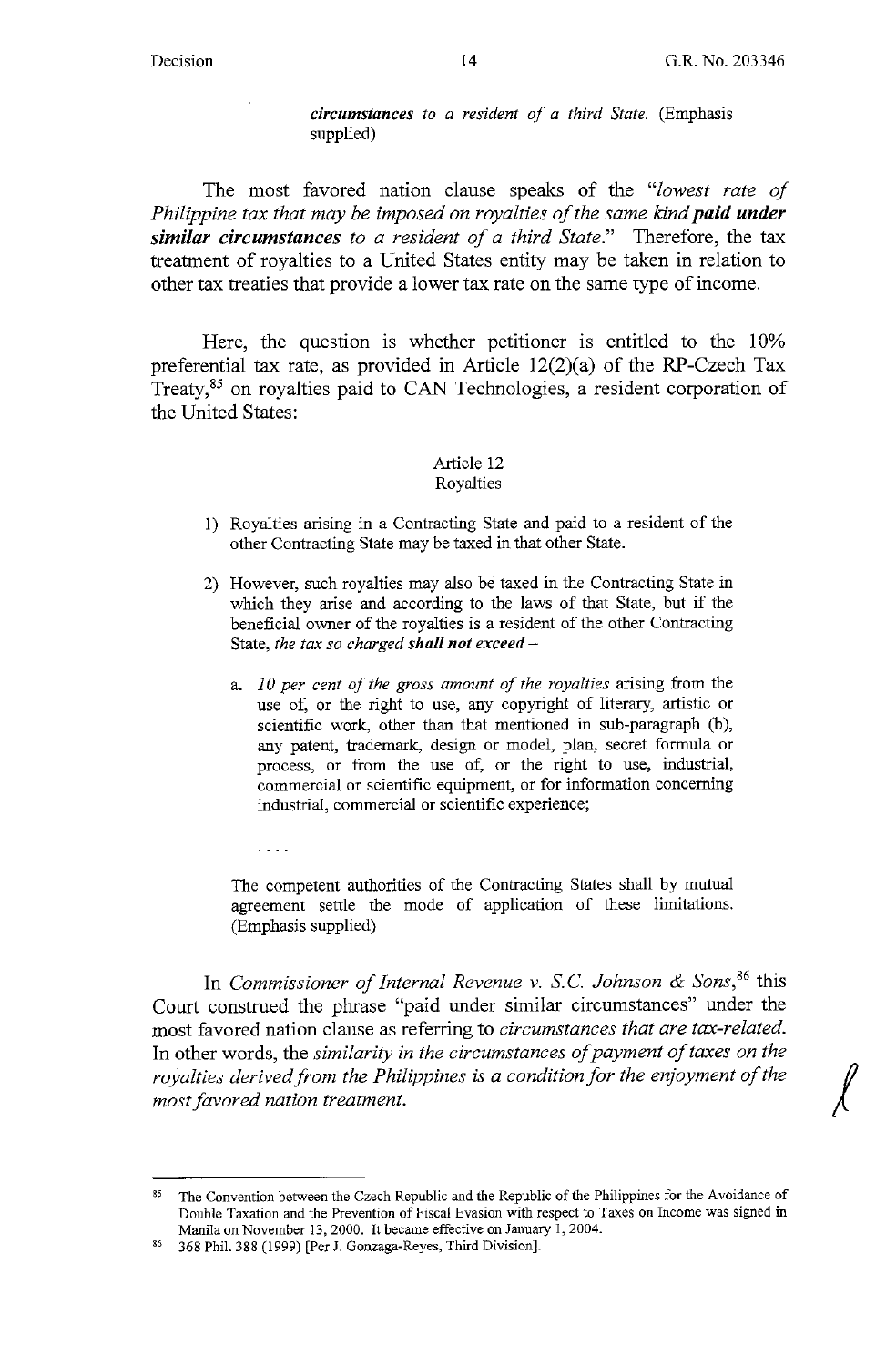This Court explained in S.C. *Johnson* that bilateral tax treaties have been entered into by the Philippines with different countries to avoid double taxation. It held:

The purpose of these international agreements is to reconcile the national fiscal legislations of the contracting parties in order to help the taxpayer avoid simultaneous taxation in two different jurisdictions. More precisely, the tax conventions are drafted with a view towards the elimination of *international juridical double taxation,* which is defined as the imposition of comparable taxes in two or more states on the same taxpayer in respect of the same subject matter and for identical periods. The apparent rationale for doing away with double taxation is to encourage the free flow of goods and services and the movement of capital, technology and persons between countries, conditions deemed vital in creating robust and dynamic economies. Foreign investments will only thrive in a fairly predictable and reasonable international investment climate and the protection against double taxation is crucial in creating such a climate.<sup>87</sup> (Emphasis in the original, citations omitted)

This Court further explained that to eliminate double taxation, a tax treaty resorts to two methods: *first,* by allocating the right to tax between the contracting states; and *second,* where the state of source is assigned the right to tax, by requiring the state of residence to grant a tax relief either through exemption or tax credit. Thus:

Double taxation usually takes place when a person is resident of a contracting state and derives income from, or owns capital in, the other contracting state and both states impose tax on that income or capital. In order to eliminate double taxation, a tax treaty resorts to several methods. First, it sets out the respective rights to tax of the state of source or situs and of the state of residence with regard to certain classes of income or capital. In some cases, an exclusive right to tax is conferred on one of the contracting states; however, for other items of income or capital, both states are given the right to tax, although the amount of tax that may be imposed by the state of source is limited.

The second method for the elimination of double taxation applies whenever the state of source is given a full or limited right to tax together with the state of residence. In this case, the treaties make it incumbent upon the state of residence to allow relief in order to avoid double taxation. There are two methods of relief - the exemption method and *the credit method. In the exemption method, the income or capital which is taxable in the state of source or situs is exempted in the state of residence, although in some instances it may be taken into account in determining the rate of tax applicable to the taxpayer's remaining income or capital. On the other hand, in the credit method, although the income or capital which is taxed in the state of source is still taxable in the state of residence, the tax paid in the former* is *credited against the tax levied in the latter. The basic difference between the two methods is that in the exemption method, the focus is on the income or capital itself,* 

 $87$  Id. at 404-405.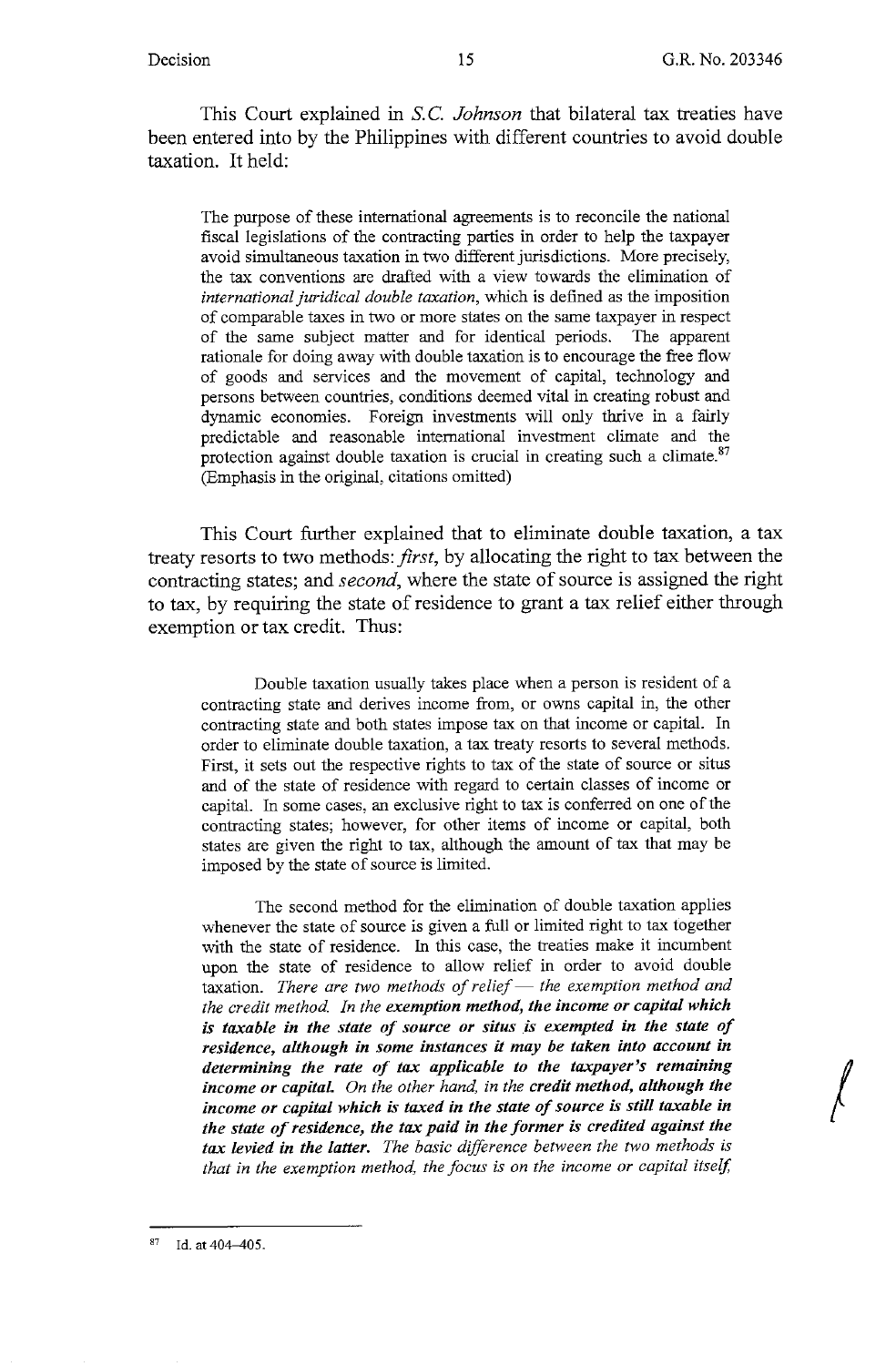whereas the credit method focuses upon the tax.<sup>88</sup> (Emphasis supplied, citations omitted)

The exemption and credit principles are the two leading principles in eliminating double taxation that are being followed in existing conventions between countries. <sup>89</sup>

Under the exemption principle, the income that may be taxed in the state of source is not taxed in the state of residence. This may be applied by two methods: *full exemption,* where the state of residence does not account for the income from the state of source for tax purposes; or *with progression,*  where the income taxed in the state of source is not taxed by the state of residence, but the state of residence retains the right to consider that income when determining the tax to be imposed on the rest of the income.<sup>90</sup>

Under the credit principle, the state of residence retains the right to tax the taxpayer's total income, but allows a deduction for the tax paid in the state of source. It may be applied by two methods: a *full credit,* where the total amount of tax paid in the state of source is allowed as deduction; or an *ordinary credit,* where the deduction allowed by the state of residence is restricted to that part of its own tax appropriate to the income from the state of source.<sup>91</sup>

Some states have also adopted the so-called "tax sparing"<sup>92</sup> provision,

**(5)** *Tax on Certain Incomes Received by a Nonresident Foreign Corporation.* -

 $^{88}$  Id. at 405-406.

<sup>89</sup> Commentary on Article 23A and 23B of the OECD Model: Concerning the Methods for Elimination of Double Taxation, 8, available at <https://read.oecd-ilibrary.org/taxation/model-tax-convention-onincome-and-on-capital-2017-full-version\_59d66429-en#page9> (last accessed on September 8, 2020). The Organization for Economic Cooperation and Development (OECD) Model Double Taxation Conventions constituted as the principal bases for bilateral treaty negotiations among developed nations. The US' model income tax convention was also based to a large degree on the OECD Model. *See* Robert Thornton Smith, *Tax Treaty Interpretation by the Judiciary,* 49 THE TAX LAWYER 845-891 (1996), available at a control of the available at  $\alpha$  and  $\alpha$  at  $\alpha$ available<br>https://www.jstor.org/stable/20771815?refreqid=excelsior%3Af1e1bc19b78581d03babe8c48d68a7e **//** 

*b&seq=1>* (last accessed on September 8, 2020).<br>Commentary on Article 23A and 23B of the OECD Model: Concerning the Methods for Elimination of Double Taxation, 8, available at <https://read.oecd-ilibrary.org/taxation/model-tax-convention-onincome-and-on-capital-2017-full-version\_59d66429-en#page9> (last accessed on September 8, 2020). Id.

<sup>92</sup> See *for instance* Article 24 of RP-India Tax Treaty; Article 23(3) of the RP-Vietnam Tax Treaty. An example of tax sparing is found in the TAX CODE, Section 28(B)(5)(b), in relation to dividend income earned by a foreign investor in the Philippines. The provision states: **SEC. 28. Rates of Income Tax on Foreign Corporations.** -

<sup>(</sup>B) *Tax on Nonresident Foreign Corporation.* -

<sup>(</sup>b) *Intercorporate Dividends.* - A final withholding tax at the rate of fifteen percent (15%) is hereby imposed on the amount of cash and/or property dividends received from a domestic corporation, which shall be collected and paid as provided in Section 57(A) of this Code, *subject to the condition that the country in which the nonresident foreign corporation is domiciled, shall allow a credit against the tax due from the nonresident foreign corporation taxes deemed to have been paid in the Philippines equivalent to twenty percent (20%),* which represents the difference between the regular income tax of thirty-five percent (35%) and the fifteen percent (15%) tax on dividends as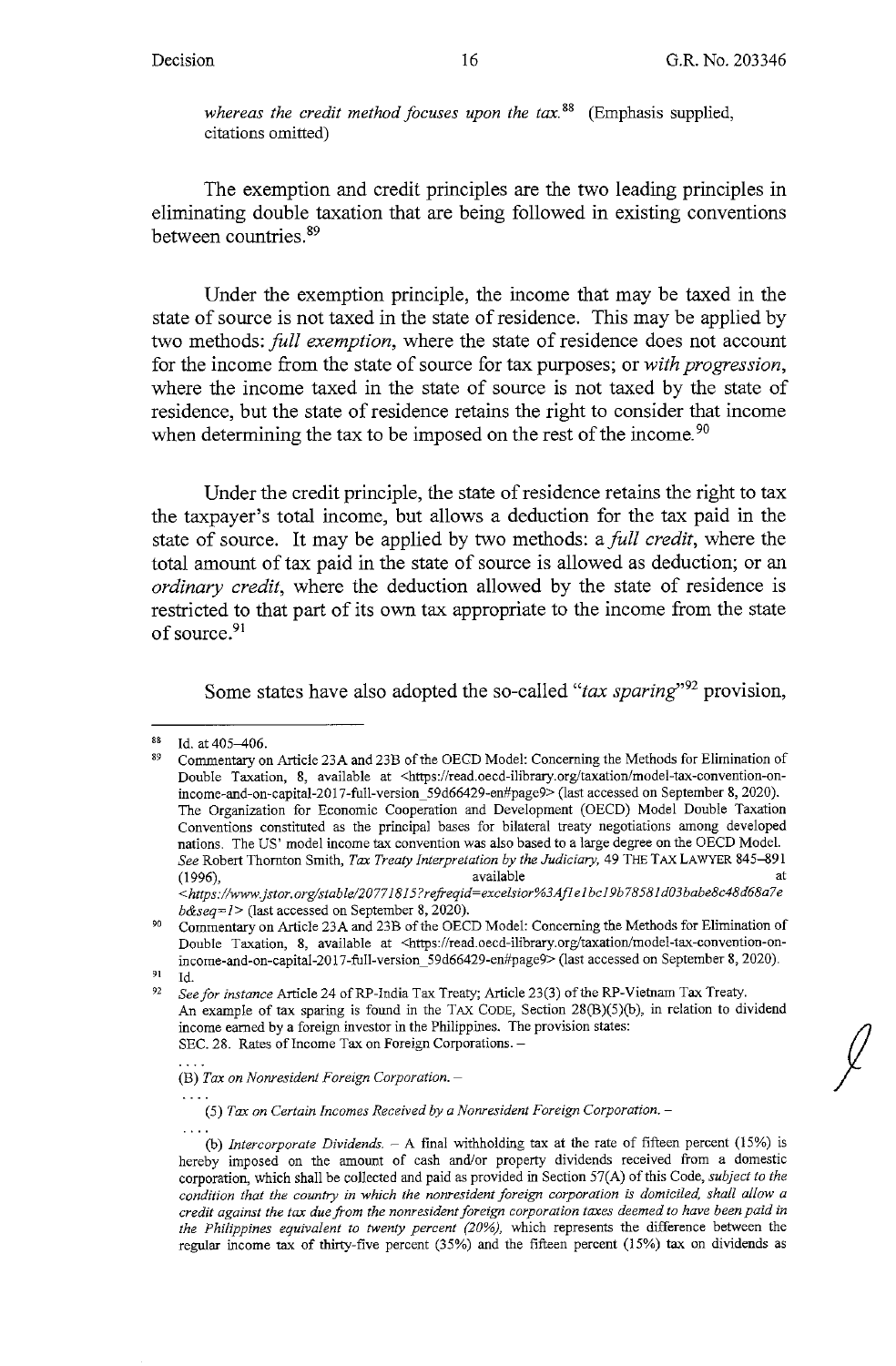*I* 

in relation to tax incentives granted under their respective domestic laws to attract foreign investments.<sup>93</sup> With tax sparing, taxes exempted or reduced are considered fully paid.<sup>94</sup> Consequently, a non-resident may obtain a tax credit for the taxes that have been *"spared'* under the incentive program of the state of source,  $95$  preserving the economic benefits granted by the state of source.

Another form of tax sparing is the so-called "matching credit," $96$ 

*95*  Commentary on Article 23A and 23B of the OECD Model: Concerning the Methods for Elimination of Double Taxation, p. 8, available at <https://read.oecd-ilibrary.org/taxation/model-tax-convention-onincome-and-on-capital-2017-full-version\_59d66429-en#page9> (last accessed on September 8, 2020). An example of a tax sparing provision is found in Article 23 in relation to Article 12 of the RP-New Zealand Tax Treaty, which provides:

## Article 12

## ROYALTIES

- **1. Royalties arising in a Contracting State and paid to a resident of the other Contracting State may**  be taxed in that other State.
- 2. However, such royalties may also be taxed in the Contracting State in which they arise, and according to the law of that State, but if the recipient is the beneficial owner of the royalties, the tax so charged shall not exceed:
- a) in the case of New Zealand, 15 percent of the gross amount of the royalties; and
- b) in the case of the Philippines,
	- **(i)** *15 percent of the gross amount of the royalties where the royalties are paid by an enterprise registered with the Philippine Board of Investments and engaged in preferred areas of activities;* **and**
	- (ii) in all other cases, 25 percent of the gross amount of the royalties.

#### Article 23 RELIEF FROM DOUBLE TAXATION

Double taxation shall be avoided in the following manner:

2. In the case of New Zealand:

Subject to any provisions of the law of New Zealand which may from time to time be in force and which relate to the allowance of a credit against New Zealand tax of tax paid in a country outside New Zealand (which shall not affect the general principle hereof), Philippine tax paid under the law of the Philippines and consistently with this Convention, whether directly or by deduction, in respect of income derived by a New Zealand resident from sources in the Philippines (excluding, in the case of a dividend, tax paid in respect of the profits out of which the dividend is paid) shall be allowed as a credit against New Zealand tax payable in respect of that income ... *Where, in terms of paragraph 2(b)(i) of Article 12, a resident of New Zealand derives income from royalties which·are paid by an enterprise registered with the Philippine Board of Investments and engaged in preferred areas of activity he shall be deemed to have paid in addition to the Philippine tax actually paid, Philippine tax in an amount equal to 10 percent of the gross amount of the royalties.* (Emphasis supplied)

96 For instance, Article 23(2) of the RP-Brazil Tax Treaty provides:

Article 23

### METHODS FOR THE ELIMINATION OF DOUBLE TAXATION

**1. Where a resident of a Contracting State derives income which, in accordance with the provisions**  of this Convention, may be taxed in the other Contracting State, the first Contracting State shall **allow as a deduction from the tax on the income of that resident, an amount equal to the income**  tax paid in the other Contracting State.

**The deduction shall not, however, exceed that part of the income tax as computed before the deduction is given, which is appropriate to the income which may be taxed in the other Contracting State.** 

provided in this subparagraph: *Provided*, That effective January 1, 2009 the credit against the tax due shall be equivalent to fifteen percent (15%), which represents the difference between the regular income tax of thirty percent (30%) and the fifteen percent (15%) tax on dividends[.] *See Commissioner of Internal Revenue v. Procter* & *Gamble Phil. Manufacturing Corp.,* 243 Phil. 703

<sup>(1988) [</sup>Per J. Paras, Second Division].

<sup>93</sup>  Commentary on Article 23A and 23B of the OECD Model: Concerning the Methods for Elimination of Double Taxation, p. 8, available at <https://read.oecd-ilibrary.org/taxation/model-tax-convention-onincome-and-on-capital-2017-full-version\_59d66429-en#page9> (last accessed on September 8, 2020).

<sup>94</sup>  **J. Paras, Dissenting Opinion in** *Commissioner of Internal Revenue v. Procter* **&** *Gamble Philippines Manufacturing Corp.*, 281 Phil. 425, 465-476 (1991) [Per J. Feliciano, En Banc].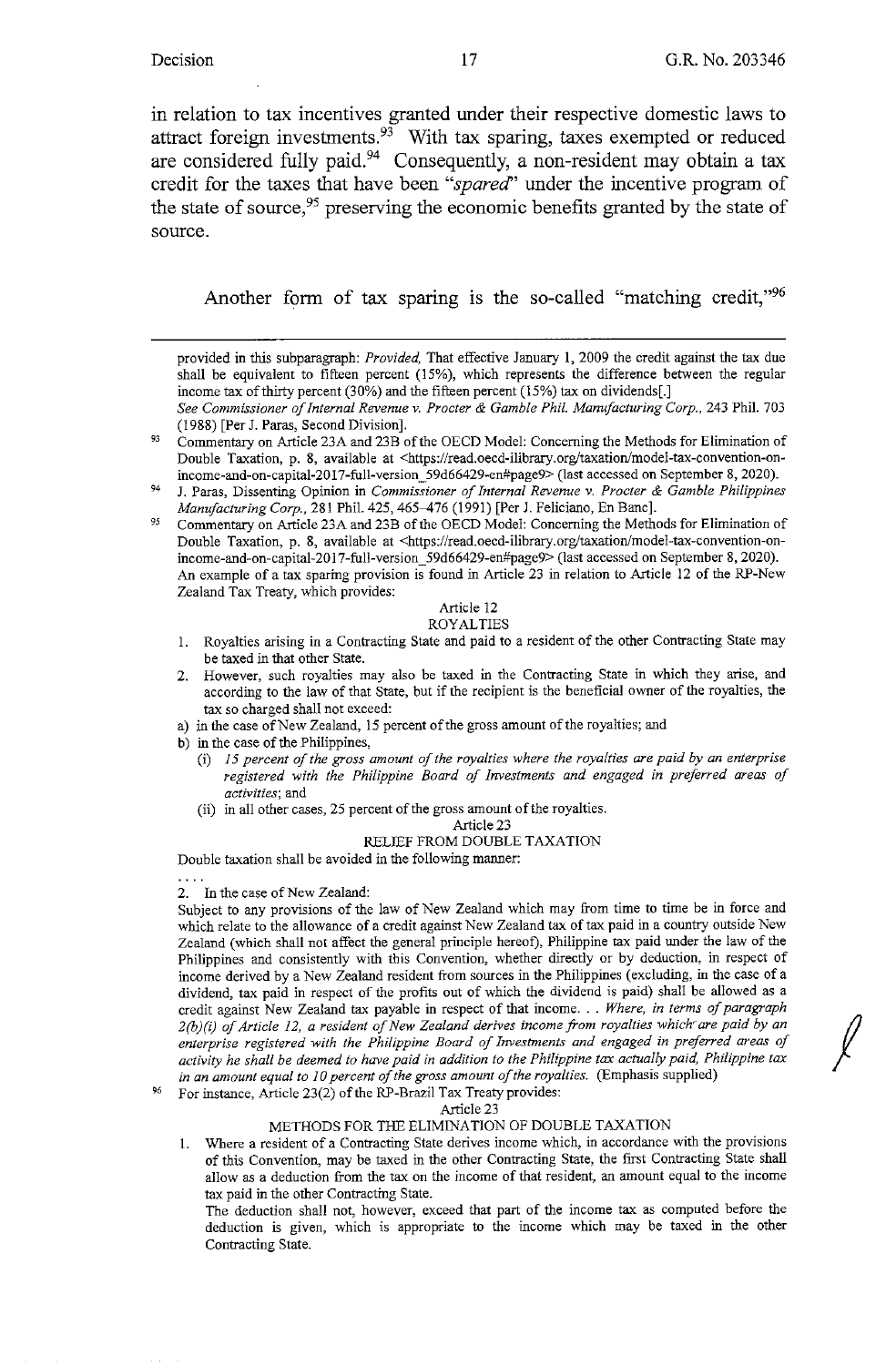where the state of residence agrees, as a counterpart to the reduced tax, to allow a deduction against its own tax of an amount fixed at a higher rate.<sup>97</sup>

In S.C. *Johnson*, this Court stated that "[i]n negotiating tax treaties, the underlying rationale for reducing the tax rate is that the Philippines will give up a part of the tax in the expectation that the tax given up for this particular investment is not taxed by the other country."98 It expounded:

. . . the ultimate reason for avoiding double taxation is to encourage foreign investors to invest in the Philippines  $-$  a crucial economic goal for developing countries. The goal of double taxation conventions would be thwarted if such treaties did not provide for effective measures to minimize, if not completely eliminate, the tax burden laid upon the income or capital of the investor. Thus, if the rates of tax are lowered by the state of source, in this case, by the Philippines, there should be a concomitant commitment on the part of the state of residence to grant some form of tax relief, whether this be in the form of a tax credit or exemption. Otherwise, the tax which could have been collected by the Philippine government will simply be collected by another state, defeating the object of the tax treaty since the tax burden imposed upon the investor would remain unrelieved. If the state of residence does not grant some form of tax relief to the investor, no benefit would redound to the Philippines, *i.e.,* increased investment resulting from a favorable tax regime, should it impose a lower tax rate on the royalty earnings of the investor, and it would be better to impose the regular rate rather than lose much-needed revenues to another country.99 (Citations omitted)

In light of the purpose of tax treaties, the relevant treaty provisions on the tax treatment of particular items of income, combined with the provision on the elimination or avoidance of double taxation, govern the allocation of the right to tax between the contracting states.

In some tax treaties or international agreements, a most favored nation clause is added to ensure the contracting states of the benefit of concessions previously or subsequently to be made by either contracting state. This provision guards against oversight during treaty negotiation, and obviates the need for subsequent negotiations.<sup>100</sup> The clause aims to prevent

- a) dividends referred to in paragraph 2 of Article IO;
- b) interest referred to in paragraph 2 of Article11; and c) royalties referred to in paragraph 2 of Article 12.

*<sup>2.</sup> For the deduction indicated in paragraph I. the Brazilian tax and the Philippine tax shall always be deemed to have been paid at the rate of 25 per cent in the following cases:* 

<sup>97</sup> Commentary on Article 23A and 23B of the OECD Model: Concerning the Methods for Elimination of Double Taxation, p. 8, available at <https://read.oecd-ilibrary.org/taxation/model-tax-convention-onincome-and-on-capital-2017-full-version\_59d66429-en#page9> (last accessed on September 8, 2020).

<sup>98</sup>*Commissioner of Internal Revenue v. S.C. Johnson and Son, Inc.,* 368 Phil. 388,406 (1999) [Per J. Gonzaga-Reyes, Third Division].

 $^{99}$  Id. at 409-410.

<sup>100</sup>*The Most Favoured Nation Clause,* 22 THE AMERICAN JOURNAL OF INTERNATIONAL LAW, 133-156 (1928). Available at <https://www.jstor.org/stable/2213313> (last accessed on September 8, 2020).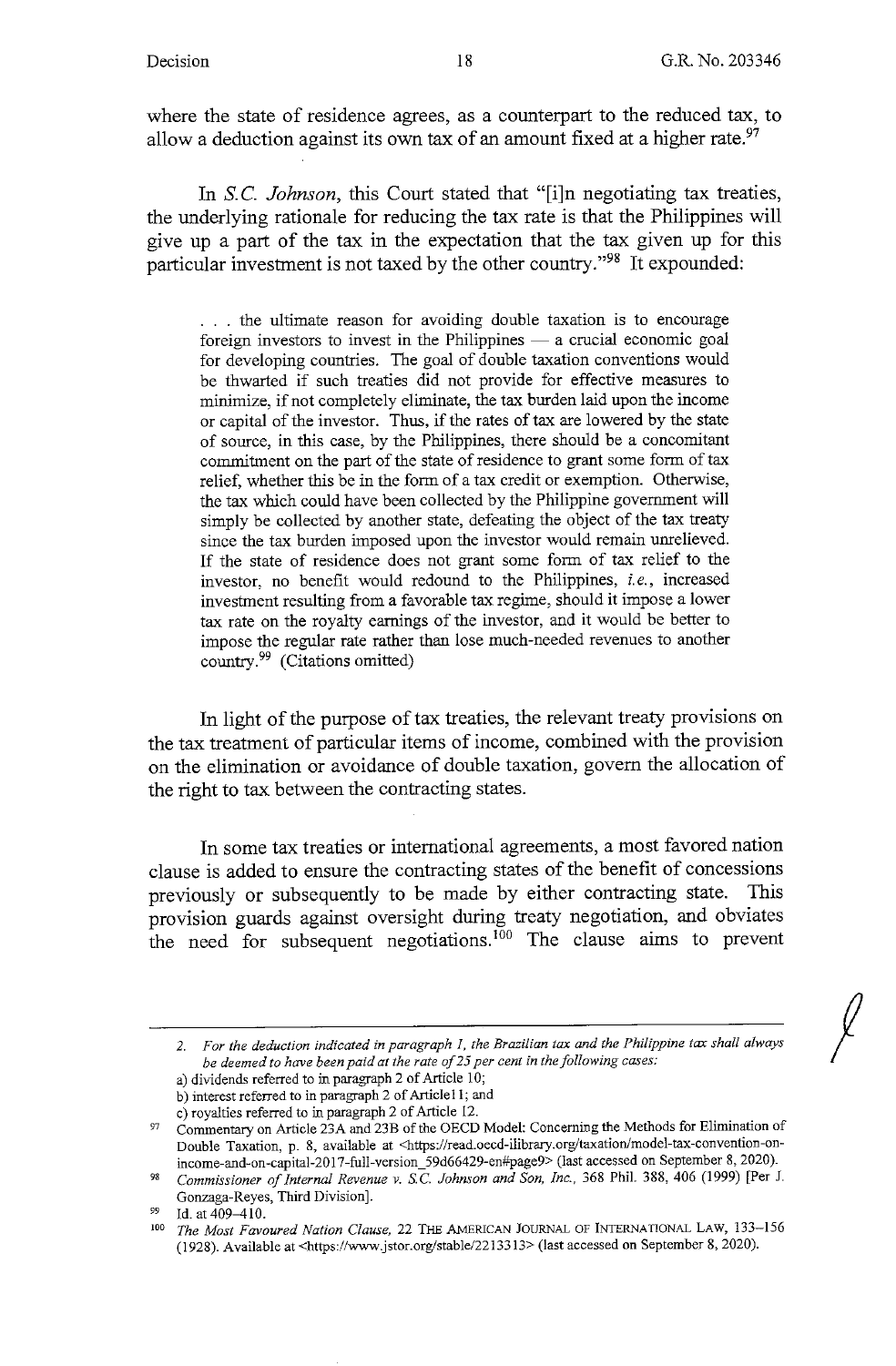discriminations<sup>101</sup> and to give assurance of the opportunity to enjoy equality of treatment.<sup>102</sup> In S.C. *Johnson*:

The purpose of a most favored nation clause is to grant to the contracting party treatment not less favorable than that which has been or may be granted to the "most favored" among other countries. The most favored nation clause is intended to establish the principle of equality of international treatment by providing that the citizens or subjects of the contracting nations may enjoy the privileges accorded by either party to those of the most favored nation. The essence of the principle is to allow the taxpayer in one state to avail of more liberal provisions granted in another tax treaty to which the country of residence of such taxpayer is also a party provided that the subject matter of taxation, in this case royalty income, is the same as that in the tax treaty under which the taxpayer is liable. Both Article 13 of the RP-US Tax Treaty and Article 12(2)(b) of the RP-West Germany Tax Treaty, above-quoted, speaks of tax on royalties for the use of trademark, patent, and technology. The entitlement of the 10% rate by U.S. firms despite the absence of a matching credit (20% for royalties) would derogate from the design behind the most favored nation clause to grant equality of international treatment since the tax burden laid upon the income of the investor is not the same in the two countries. The similarity in the circumstances of payment of taxes is a condition for the enjoyment of most favored nation treatment precisely to underscore the need for equality of treatment.<sup>103</sup> (Citations omitted)

Per *S.C. Johnson*, two conditions must be met for the most favored nation clause to apply. *First,* royalties derived from the Philippines by a resident of the United States and of the third state must be of the same kind or class, in order to avail of the lower tax enjoyed by the third state. *Second,*  the tax consequences of royalty payments under the two treaties must be under similar circumstances. This requires a showing that the method employed for eliminating or mitigating the effects of double taxation under the treaty with the United States and the third state are the same.

In that case, this Court found that the United States resident was not entitled to the most favored nation tax rate of 10% on royalty income derived from the Philippines because the payment of such tax was not under similar circumstances. While Germany has a matching credit of 20% of the gross amount of royalties paid in the Philippines, there is no such similar credit granted by the United States. <sup>104</sup>

Here, there is no question as to compliance with the first condition. It is undisputed that payments to CAN Technologies for the use or entitlement to use its patent, technology, and copyrights on the manufacture and sale of

<sup>101</sup>*See Commissioner of Internal Revenue v. Philippine Ace Lines, Inc.,* 134 Phil. 874 (1968) [Per J. Angeles, En Banc]. 102 *See Commissioner of Internal Revenue v.* S.C. *Johnson and Son, Inc.,* 368 Phil. 388 (1999) [Per J.

Gonzaga-Reyes, Third Division]. 103 Id. at 410-411. 104 **Id. at 411.**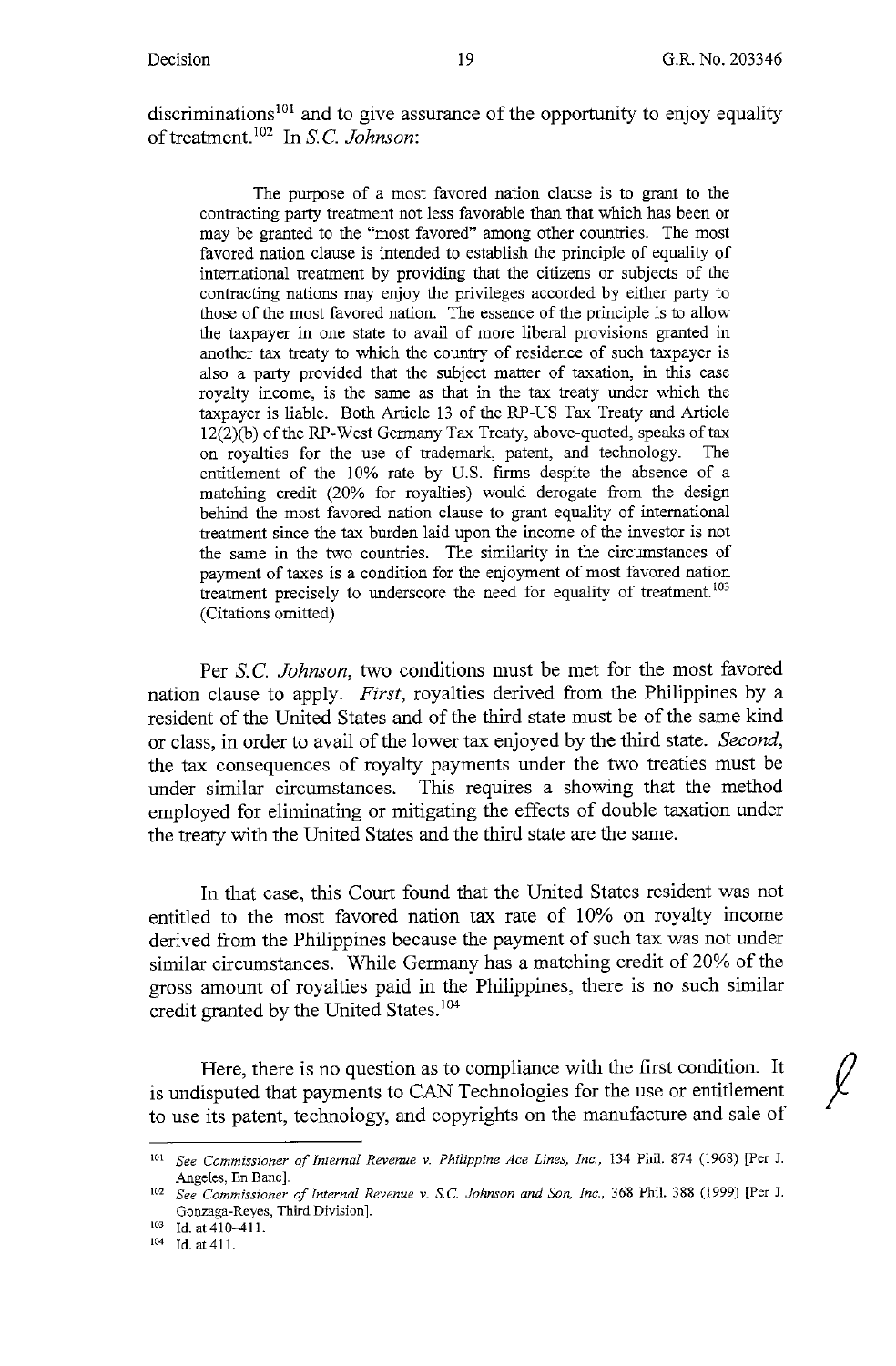animal feeds are within the definition of royalties under Article  $13(3)^{105}$  of the RP-US Tax Treaty and Article  $12(2)^{106}$  of the RP-Czech Tax Treaty.

On the second condition, this Court agrees with petitioner that differences pertaining to the taxpayers entitled to tax credit *(resident and citizen* under RP-US Tax Treaty vs. *resident* under RP-Czech Tax Treaty) and to the timing of the recognition of the tax credit (taxes *paid or accrued*  under RP-US Tax Treaty vs. taxes *paid* under RP-Czech Tax Treaty) do not amount to dissimilarities in the circumstances of the payment of the tax, which would have rendered the most favored nation clause inapplicable.<sup>107</sup>

As petitioner argued, the inclusion of "citizens" under the RP-US Tax Treaty is not a material distinguishing feature. What is important is that residents of both the United States and the Czech Republic are entitled to similar tax reliefs for taxes paid in the Philippines. Similarly, that taxes "paid or accrued" are allowed as tax credit under the RP-US Tax Treaty pertains merely to the timing of recognition of the credit, which depends on when the tax was levied at the state of source. Regardless, under the tax treaties, relief is required to be granted by the state of residence where an item of income is taxed by the state of source.

However, we find untenable petitioner's contention on the similarity of tax reliefs allowed by the United States and the Czech Republic. Both the RP-US Tax Treaty and the RP-Czech Tax Treaty were entered into "for the avoidance of double taxation and the prevention of fiscal evasion with respect to taxes on income." 108 The articles for the elimination or avoidance

Article 13 Royalties

### Article 12 Royalties

 $1) \ldots$ 

<sup>&</sup>lt;sup>105</sup> Convention Between the Government of the Republic of the Philippines and the Government of the United States of America with Respect to Taxes on Income (1976), art. 13 provides:

**<sup>(3)</sup> The term "royalties" as used in this article means payments of any kind received as a consideration**  for the use of, or the right to use, any copyright of literary, artistic or scientific work, including **cinematographic films or films or tapes used for radio or television broadcasting,** *any patent, trademark, design or model, plan, secret formula or process, or other like right or property, or for information concerning industrial, commercial, or scientific experience.* **The term "royalties" also**  includes gains derived from the sale, exchange or other disposition of any such right or property which

<sup>&</sup>lt;sup>106</sup> Convention Between the Czech Republic and the Republic of the Philippines for the Avoidance of Double Taxation and the Prevention of Fiscal Evasion with Respect to Taxes on Income (2000), art. 12 provides:

**<sup>2)</sup> However, such royalties may also be taxed in the Contracting State in which they arise and**  according to the laws of that State, but if the beneficial owner of the royalties is a resident of the **other Contracting State, the tax so charged shall not exceed** -

**a. 10% of the gross amount of the royalties arising from the use of, or the right to use, any copyright**  of literary, artistic or scientific work, other than that mentioned in sub-paragraph (b), *any patent*, trademark, design or model, plan, secret formula or process, or from the use of, or the right to *use, industrial, commercial or scientific equipment, or for information concerning industrial, commercial or scientific experience[]* (Emphasis supplied)

<sup>107</sup> *Rollo,* **pp. 40-43.** 

<sup>&</sup>lt;sup>108</sup> The prefatory clauses of both treaties uniformly state this.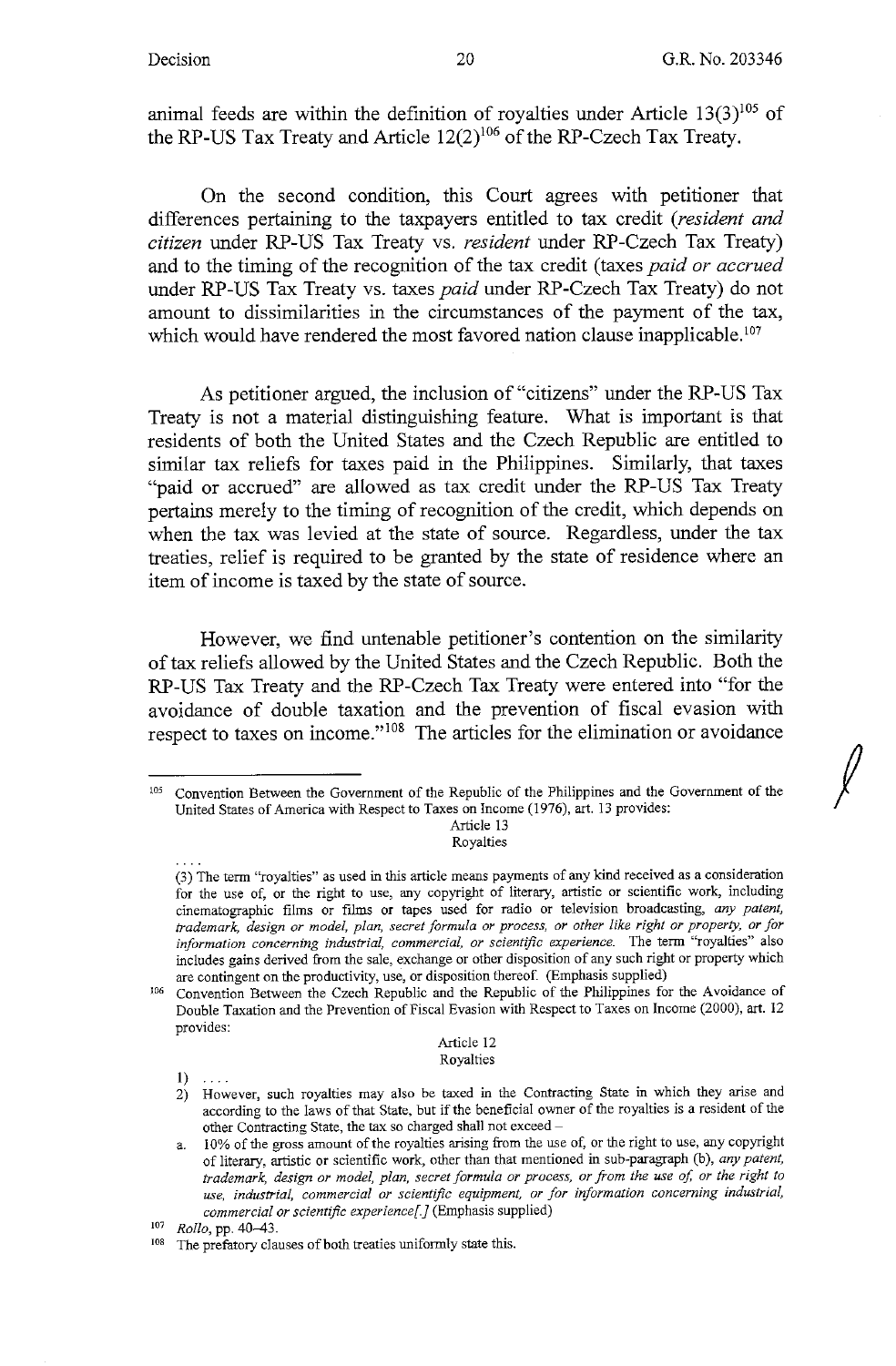*I* 

of double taxation of both countries are found in the following provisions in the RP-US Tax Treaty and RP-Czech Tax Treaty:

| <b>RP-US Tax Treaty</b>                                                          | <b>RP-Czech Tax Treaty</b>                                                 |
|----------------------------------------------------------------------------------|----------------------------------------------------------------------------|
| Article 23                                                                       | Article 22                                                                 |
| RELIEF FROM DOUBLE TAXATION                                                      | ELIMINATION OF DOUBLE                                                      |
|                                                                                  | <b>TAXATION</b>                                                            |
| Double taxation of income shall be avoided                                       |                                                                            |
|                                                                                  | In the case of a resident of the<br>$\mathbf{1}_{\mathbf{1}_{\mathbf{1}}}$ |
| in the following manner:                                                         | Philippines, double taxation shall be                                      |
|                                                                                  |                                                                            |
| In accordance with the provisions and<br>l,                                      | eliminated as follows:                                                     |
| subject to the limitations of the law of                                         |                                                                            |
| the United States (as it may be                                                  | Subject to the laws of the Philippines                                     |
| amended from time to time without                                                | and the limitations thereof regarding                                      |
| changing the general principle hereof),                                          | the allowance of a credit against the                                      |
| the United States shall allow to a                                               | Philippine tax of tax paid in any                                          |
| citizen or resident of the United States                                         | country other than the Philippines, the                                    |
| as a credit against the United States tax                                        | Czech tax paid in respect of income                                        |
| the appropriate amount of taxes paid                                             | derived from the Czech Republic shall                                      |
| or accrued to the Philippines and, in                                            | be allowed as credit against the                                           |
| the case of a United States corporation                                          | Philippine tax payable in respect of                                       |
| owning at least 10 percent of the voting                                         | that income.                                                               |
| stock of a Philippine corporation from                                           |                                                                            |
| which it receives dividends in any                                               | In the case of a resident of the Czech<br>2.                               |
| taxable year, shall allow credit for the                                         | Republic, double taxation shall be                                         |
| appropriate amount of taxes paid or                                              | eliminated as follows:                                                     |
| accrued to the Philippines by the                                                |                                                                            |
| Philippine corporation paying such                                               | Czech Republic, when<br>The<br>a)                                          |
| dividends with respect to the profits out                                        | imposing taxes on its residents, may                                       |
| of which such dividends are paid. Such                                           | include in the tax base upon which                                         |
| appropriate amount shall be based upon                                           | such taxes are imposed the items of<br>income which according to<br>the    |
| the amount of tax paid or accrued to the                                         | provisions of this Convention may                                          |
| Philippines, but the credit shall not<br>exceed the limitations (for the purpose | also be taxed in the Philippines, but                                      |
| of limiting the credit to the United                                             | shall allow as a deduction from the                                        |
| States tax on income from sources                                                | amount of tax computed on such a                                           |
| within the Philippines or on income                                              | base an amount equal to the tax paid                                       |
| from sources outside the United States)                                          | in the Philippines. Such deduction                                         |
| provided by United States law for the                                            | shall not, however, exceed that part of                                    |
| For the purpose of<br>taxable year.                                              | the Czech tax, as computed before the                                      |
| applying the United States credit in                                             | is given, which<br>is<br>deduction                                         |
| relation to taxes paid or accrued to the                                         | appropriate to the income which, in                                        |
| Philippines, the rules set forth in                                              | accordance with the provisions of this                                     |
| Article 4 (Source of Income) shall be                                            | Convention, may be taxed in the                                            |
| applied to determine the source of                                               | Philippines.                                                               |
| income. For purposes of applying the                                             |                                                                            |
| United States credit in relation to taxes                                        | b) Where in accordance with any                                            |
| paid or accrued to the Philippines, the                                          | provision of the Convention income                                         |
| taxes referred to in paragraphs $I(b)$ and                                       | derived by a resident of the Czech                                         |
| 2 of Article 1 (Taxes Covered) shall be                                          | Republic is exempt from tax in the                                         |
| considered to be income taxes.                                                   | Czech Republic, the Czech Republic                                         |
|                                                                                  | may nevertheless, in calculating the                                       |
| 2. In accordance with the provisions and                                         | amount of Czech tax on the remaining                                       |
| subject to the limitations of the law of                                         | income of such resident, take into                                         |
| the Philippines (as it may be amended                                            | exempted<br>income.<br>the<br>account                                      |

from time to time without changing the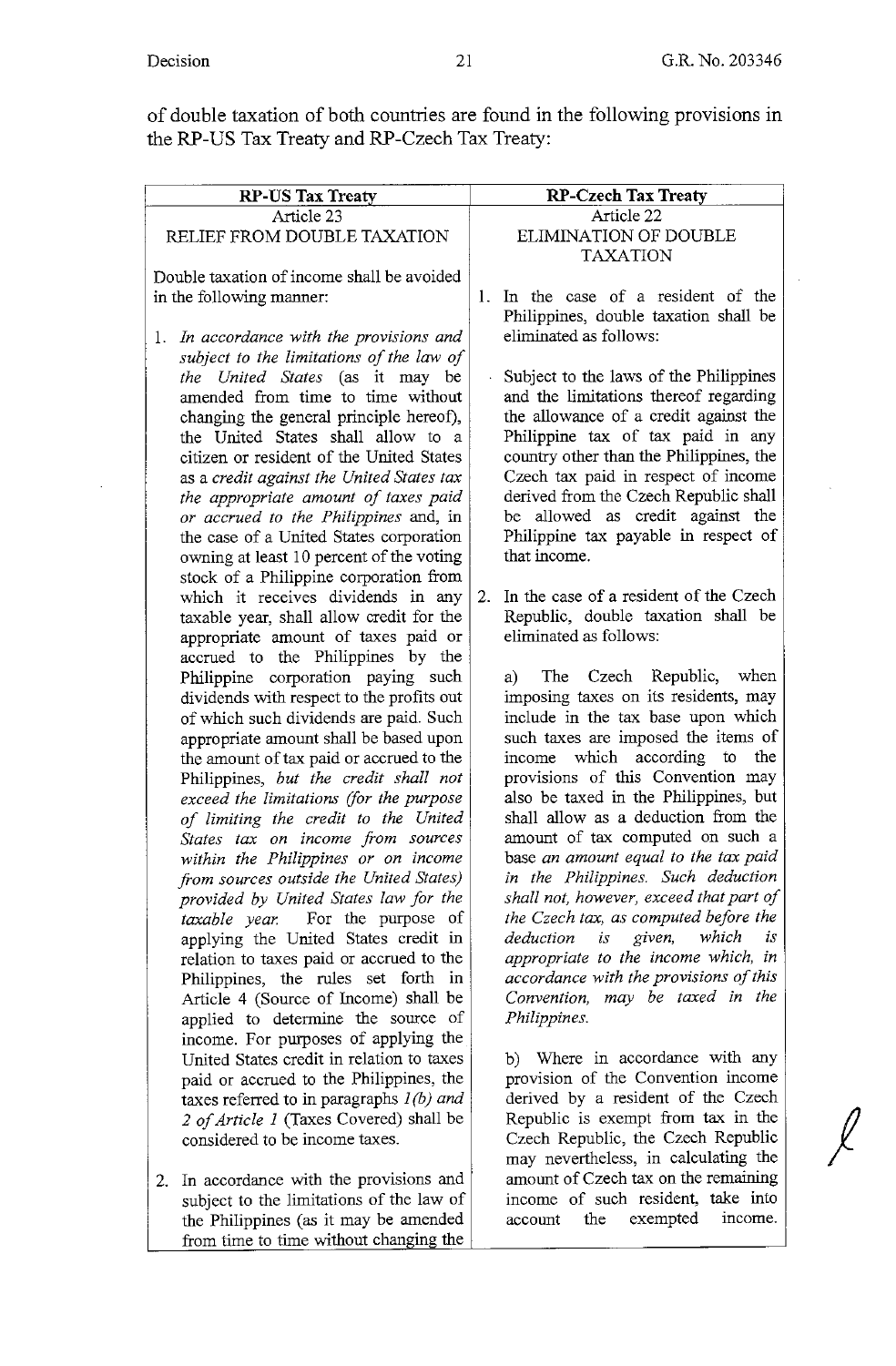*!* 

| general principle hereof),<br>the        | (Emphasis supplied) |
|------------------------------------------|---------------------|
| Philippines shall allow to a citizen or  |                     |
| resident of the Philippines as a credit  |                     |
| against the Philippine tax the           |                     |
| appropriate amount of taxes paid or      |                     |
| accrued to the United States Such        |                     |
| appropriate amount shall be based upon   |                     |
| the amount of tax paid or accrued to the |                     |
| United States, but the credit shall not  |                     |
| exceed the limitations (for the purpose  |                     |
| of limiting the credit to the Philippine |                     |
| tax on income from sources within the    |                     |
| United States, and on income from        |                     |
| sources outside the Philippines)         |                     |
| provided by Philippine law for the       |                     |
| taxable year[.] (Emphasis supplied)      |                     |

Indeed, both the United States and the Czech Republic adopt the credit principle, where the taxes paid in the Philippines on royalty income are allowed to be credited against the United States tax or Czech tax, as the case may be. However, a closer look at the treaty provisions would show that while the RP-Czech Tax Treaty specifies how the tax credit is to be implemented and its limitations, the RP-US Tax Treaty does not.

By looking at the RP-Czech Tax Treaty, we would already know how the credit is applied and what the maximum deduction allowed is:

*First,* the Czech tax is calculated based on the taxpayer's total income, including the income from the Philippines, but the tax paid in the Philippines is allowed as deduction from the Czech tax; and

*Second,* the *tax paid in the Philippines should not exceed the Czech tax appropriate to the Philippine-sourced income.* 

On the other hand, while the RP-US Tax Treaty does not provide details on how the credit is to be applied and its limitations, it expressly refers to the United States law in that the tax paid or accrued to the Philippines shall be allowed as a credit against United States tax *in accordance with, and subject to the limitations of United States law.*  Furthermore, the *tax credit shall not exceed the limitations provided by the United States law for the taxable year.* 

Moreover, under the RP-Czech Tax Treaty, the limitation on credit is already specified-that the Philippine tax should not exceed the Czech tax payable for the same income. Under the RP-US Tax Treaty, the limitation on credit is not determinable unless we look into the internal tax law of the United States.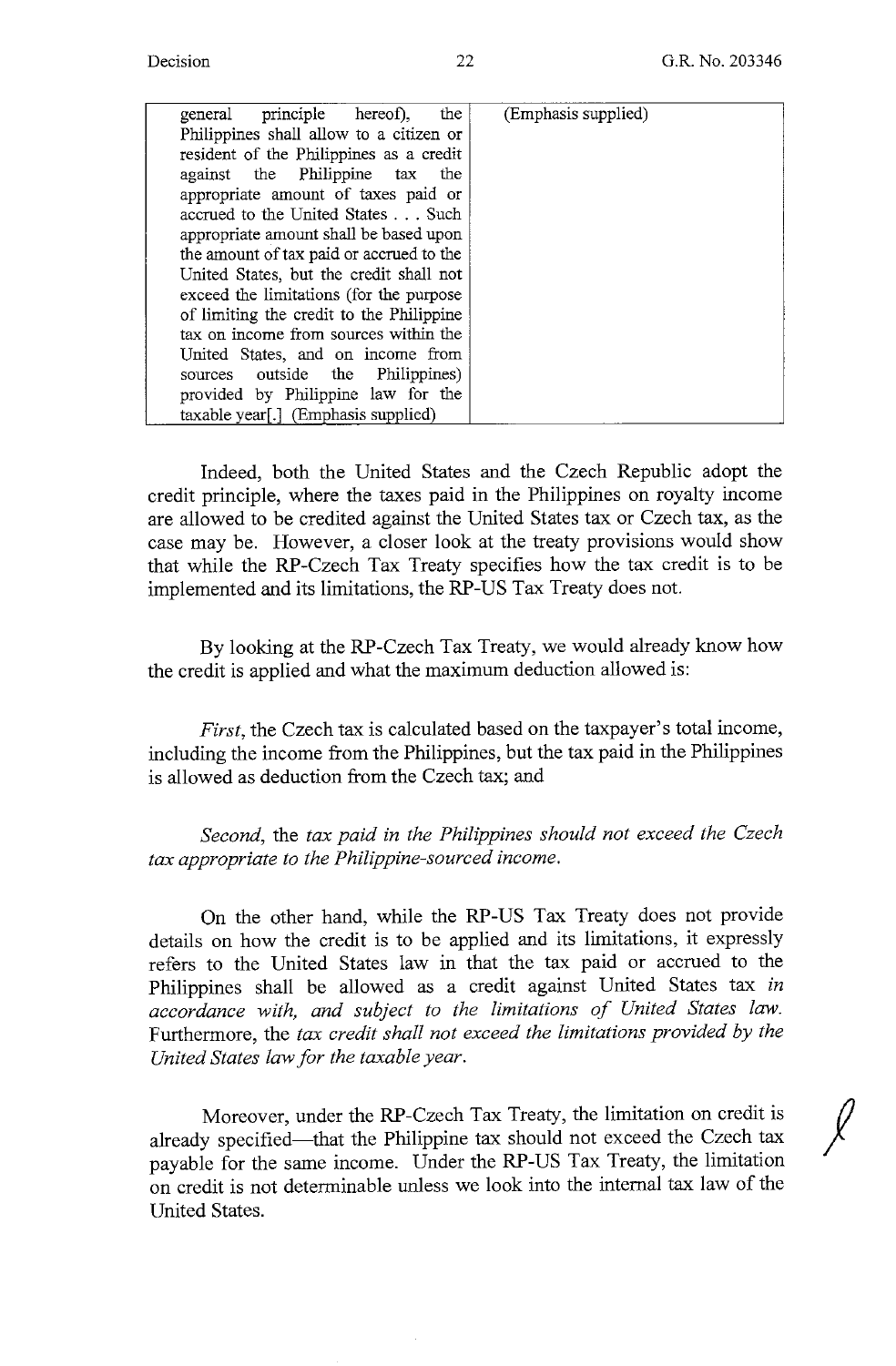Therefore, the Court of Tax Appeals was correct in ruling that the relevant provisions of the United States law are necessary to determine for certain the similarity in circumstances in the payment of taxes on royalty in the United States and the Czech Republic.

In this regard, the Court of Tax Appeals First Division, as reiterated by the *En Banc,* made the following findings:

Records show that petitioner failed to present evidence to prove or establish the provisions of the United States law which would determine the limitation being referred to in Article 23(1) of the RP-US Tax Treaty. Thus, We cannot say for certain that the RP-US Tax Treaty grants similar tax reliefs to residents of the United States with respect to taxes imposable upon royalties earned from sources within the Philippines as those allowed to Czech residents under the RP-Czech Tax Treaty.

The limitation of the amount that may be credited under the RP-US Tax Treaty must be clearly established. This must be so because the similarity in the circumstances of payment of taxes is a condition for the enjoyment of most favored nation treatment, precisely to underscore the need for equality of treatment.  $109$  (Citation omitted)

Petitioner, however, invokes the doctrine of *processual presumption,*  which provides that "in the absence of pleading and proof, the laws of the foreign country or state will be presumed to be the same as our local or domestic law." 110 It argues that the limitation on credit may then be clearly established by referring to our domestic law, which is presumed to be the same as the United States law on the matter. It adds that Section 904(a) of the United States Internal Revenue Code is similar to Section 34(c)(4) of the National Internal Revenue Code of 1997, as amended. <sup>111</sup>

This Court is not convinced.

The International law doctrine of *processual presumption* or *presumed-identity approach* comes into play when a party invoking the application of a foreign law to a dispute fails to prove the foreign law.<sup>112</sup> While the doctrine has been applied in cases involving common carriers,<sup>113</sup> property relations of spouses,  $114$  maritime<sup>115</sup> and labor,  $116$  it is not applicable

<sup>109</sup> *Rollo,* p. 130. 110 Id. at 561.

<sup>111</sup> Id. at 561-562.

<sup>112</sup>*EDI-StajJbuilders International, Inc. v. National labor Relations Commission,* 563 Phil. I, 22 (2007) [Per J. Velasco, Jr., Second Division].

<sup>113</sup>*See Nedlloyd Lijnen B. V Rotterdam v. Glow Laks Enterprises, Ltd,* 747 Phil. 170 (2014) [Per J. Perez, First Division] and *International Harvester Co. in Russia v. Hamburg-American Line,* 42 Phil. 845

<sup>(1918) [</sup>Per J. Street, Second Division]. 114 *See Collector of Internal Revenue v. Fisher,* I IO Phil. 686 (I 961) [Per J. Barrera, En Banc J and *Beam* 

*v. Yatco,* 82 Phil. 30 (1948) [Per J. Perfecto, Second Division]. 115 *See Wildvalley Shipping Co., Ltd v. Court of Appeals,* 396 Phil. 383 (2000) [Per J. Buena, Second Division].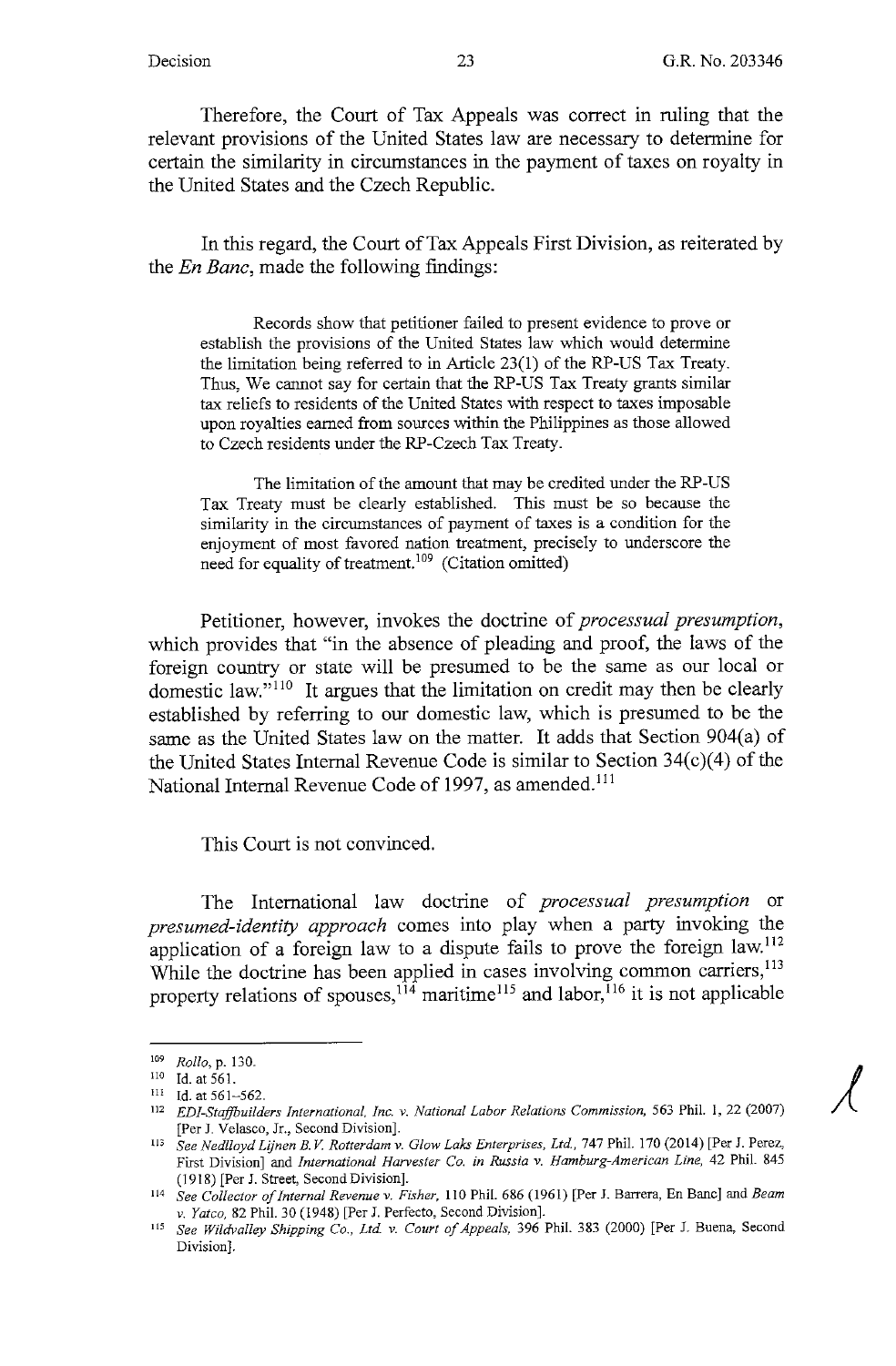in this case.

It is a fundamental taxation principle that a state may tax persons, property, *income,* or business within its territorial limits. 117 Royalty income derived by a non-resident foreign corporation in the Philippines are generally taxed at 35% (for payments before January 1, 2009) pursuant to Section  $28(B)(1)^{118}$  of the National Internal Revenue Code of 1997. However, such royalties may be exempt or partially exempt (if subject to a reduced rate only) to the extent required by any treaty obligation binding on the Philippines. Section 32(B)(5) of the National Internal Revenue Code of 1997, as amended, provides:

SECTION 32. *Gross Income*. -

 $\ldots$  .

 $(B)$  Exclusions from Gross Income.  $\frac{1}{B}$  The following items shall not be included in gross income and shall be exempt from taxation under this Title:

. . . .

 $(5)$  Income Exempt under Treaty.  $\frac{1}{10}$  Income of any kind, to the extent required by any treaty obligation binding upon the Government of the Philippines.

Thus, a foreign corporation may avail of the benefits of a tax treaty concluded by the Philippines with its country of residence by invoking the treaty provisions and proving that they apply to it. In other words, unless clearly proven that the treaty provisions apply to it, a non-resident foreign corporation, like CAN Technologies, shall be taxed according to the National Internal Revenue Code of 1997, as amended.

Petitioner's claim on behalf of CAN Technologies for refund of "erroneously paid withholding tax on royalty income" is anchored on the

Section 28. *Rates of Income Tax on Foreign Corporations.* -

**(B)** *Tax on Nonresident Foreign Corporation.* -

. . . .

<sup>116</sup> See *ATC/ Overseas Corporation v. Echin,* 647 Phil. 43 (2010) [Per J. Carpio Morales, Third Division] and *EDJ-Stajjbuilders International, Inc. v. National Labor Relations Commission,* 563 Phil. I (2007) [Per J. Velasco, Jr., Second Division]. 117 *Manila Gas Corp. v. Collector of Internal Revenue,* 62 Phil. 895, 900 (1936) [Per J. Malcolm, En

Banc].<br><sup>118</sup> TAX CODE, sec. 28 provides:

<sup>(1)</sup> *In General.* - Except as otherwise provided in this Code, a foreign corporation not engaged in trade or business in the Philippines shall pay a tax equal to thirty-five percent (35%) of the gross **income received during each taxable year from all sources within the Philippines, such as interests, dividends, rents, royalties, salaries, premiums (except reinsurance premiums), annuities, emoluments or other fixed or determinable annual, periodic or casual gains, profits and income, and capital gains,**  except capital gains subject to tax under subparagraph *5* (c): Provided, That effective January l, 2009, the rate of income tax shall be thirty percent (30%).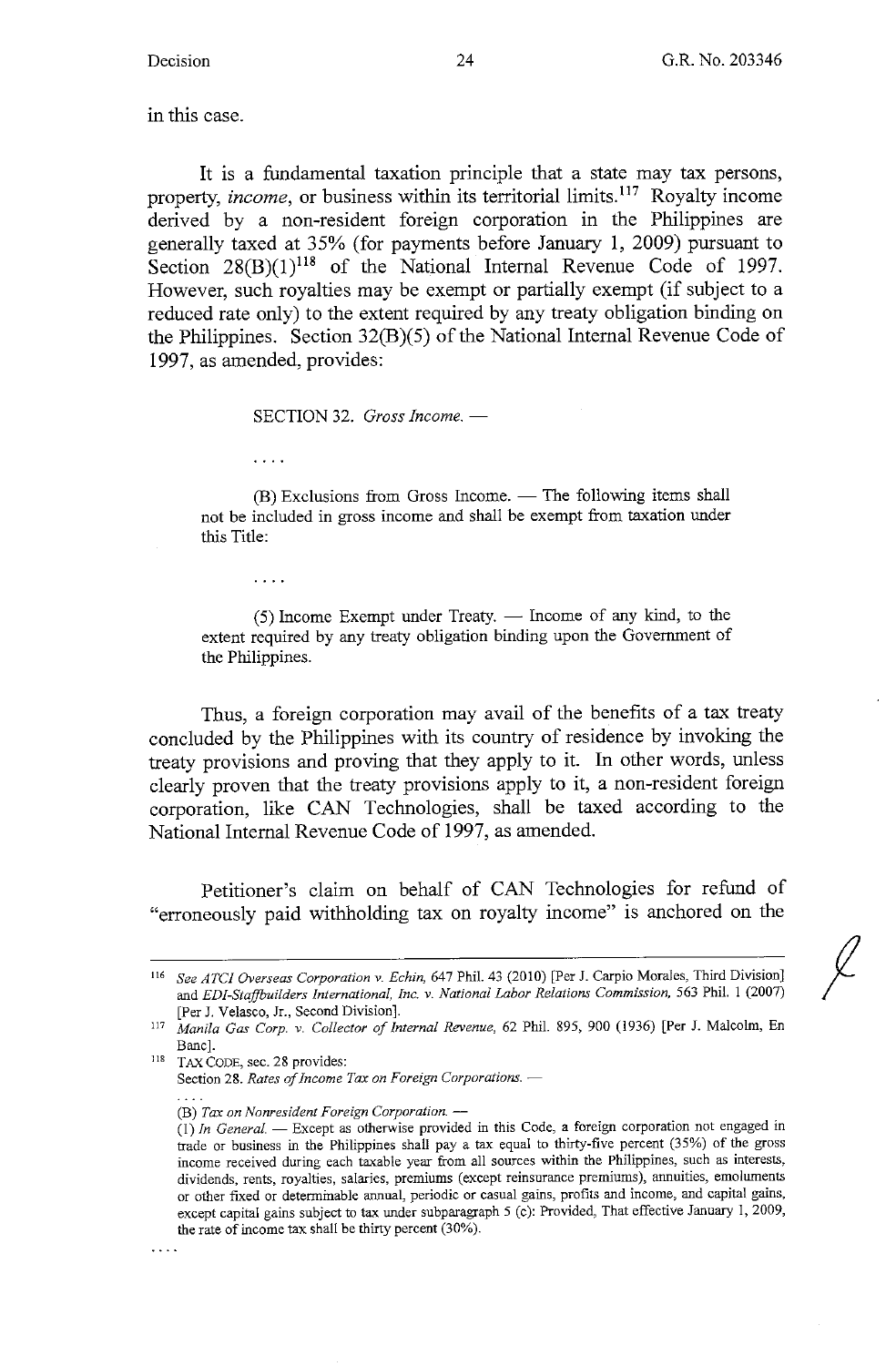*I* 

10% preferential tax rate under the RP-Czech Tax Treaty, in relation to the most favored nation clause of the **RP-US** Tax Treaty. Consequently, compliance with the conditions for the applicability of the most favored nation clause must be proven as a fact. It is necessary to show the similarity in tax reliefs accorded by the United States and the Czech Republic under their respective treaties with the Philippines.

With regard to the RP-US Tax Treaty, a specific reference was made to the United States law for the limitation on allowable tax credit. This requires that the pertinent provisions of the United States law be presented in evidence. Whether the United States law imposes the same restrictions on tax credit as those imposed in the RP-Czech Tax Treaty is a question of fact that petitioner must prove.

Petitioner misapplies the doctrine of *processual presumption* in a bid to escape the consequences of its failure to present the pertinent provisions of the United States law.

A tax refund hinged on a lower tax rate under the RP-Czech Tax Treaty, in relation to the RP-US Tax Treaty, is akin to a tax exemption, and is strictly construed against the taxpayer.<sup>119</sup> Petitioner bears the burden of proving its claim indubitably. It cannot be permitted to rest on vague implications.<sup>120</sup> As this Court held:

This Court has laid down the rule that "as the power of taxation is a high prerogative of sovereignty, the relinquishment is never presumed and any reduction or diminution thereof with respect to its mode or its rate, must be strictly construed, and the same must be coached in clear and unmistakable terms in order that it may be applied." More specifically stated, the general rule is that any claim for exemption from the tax statute should be strictly construed against the taxpayer.<sup>121</sup>

All told, the most favored nation clause cannot apply. Petitioner cannot avail of the lower 10% tax rate under the RP-Czech Tax Treaty for its failure to prove that the tax on royalties under the RP-US Tax Treaty was paid under circumstances similar to the tax on royalties under the RP-Czech Tax Treaty. Accordingly, there is no overpayment of tax on royalties from June 1, 2005 to April 30, 2007. The Court of Tax Appeals correctly denied petitioner's claim for refund of PS,771,270.71.

<sup>119</sup> See *Commissioner of Internal Revenue v. Mitsubishi Metal Corp..* 260 Phil. 224 (1990) [Per J. Regalado, Second Division] and *PLDT v. City of Davao,* 415 Phil. 764 (2001) [Per J. Mendoza,

Second Division]. 120 *See Davao Light & Power Co., Inc. v. Commissioner of Customs,* 150 Phil. 940 (]972) [Per J. J.B.L. Reyes, First Division]; *Asiatic Petroleum Co., Ltd v. Llanes,* 49 Phil. 466 (1926) [Per J. Street, En

Banc]. 121 *Luzon Stevedoring Corp. v. Court of Tax Appeals,* 246 Phil. 666, 671 (1988) [Per J. Paras, Second Division].